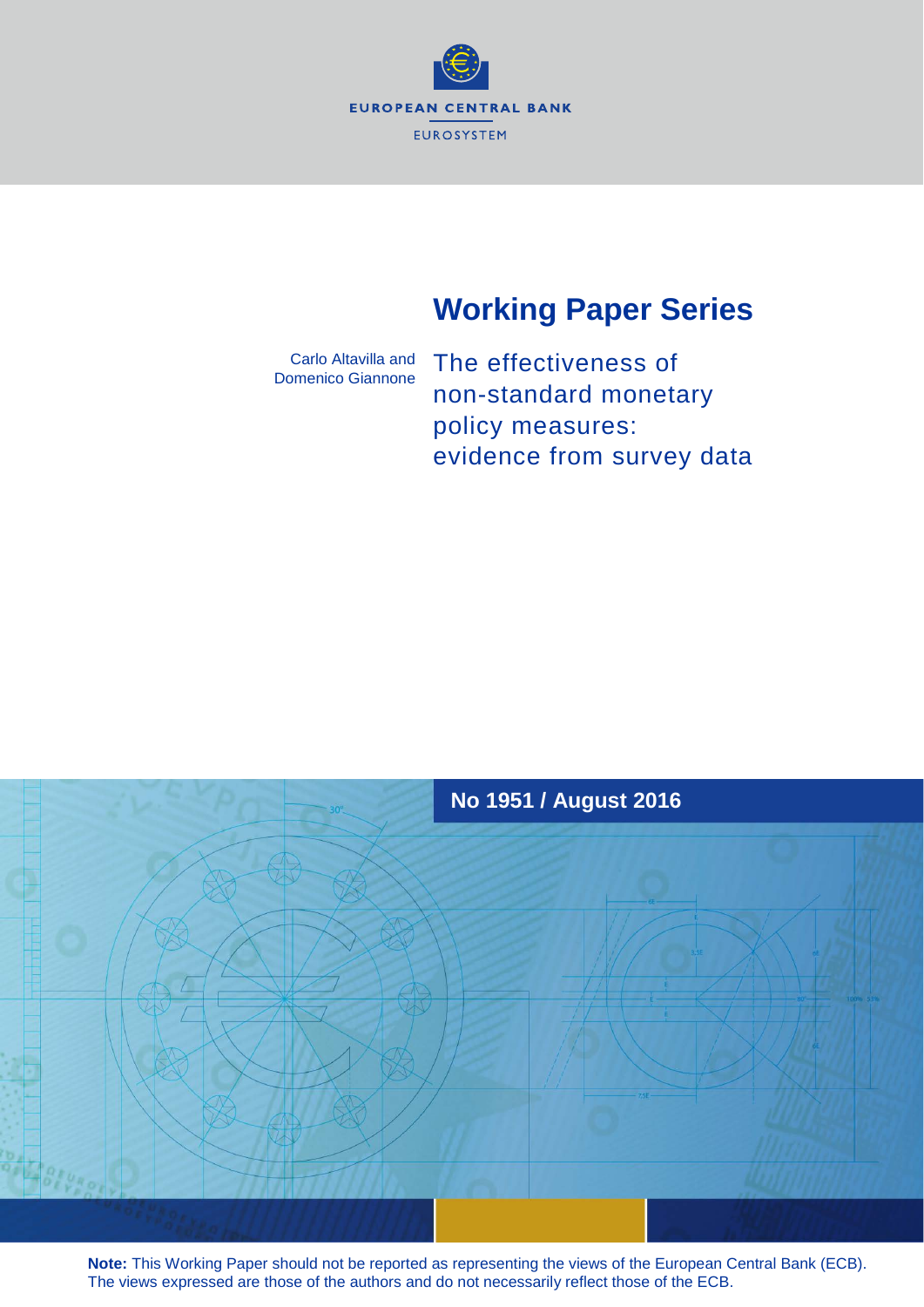## **Abstract**

We assess professional forecasters' perceptions of the effects of the unconventional monetary policy measures announced by the US Federal Reserve after the collapse of Lehman Brothers. Using survey data, collected at individual level, we analyze the change in the forecasts for Treasury and corporate bond yields around the announcement dates of the non-standard measures. We find that forecasters expected bond yields to drop significantly for at least one year after the announcement of accommodative policies.

**JEL**: E58, E65

**Keywords**: Survey of Professional Forecasters, Large Scale Asset Purchases, Quantitative Easing,

Operation Twist, Forward Guidance, Tapering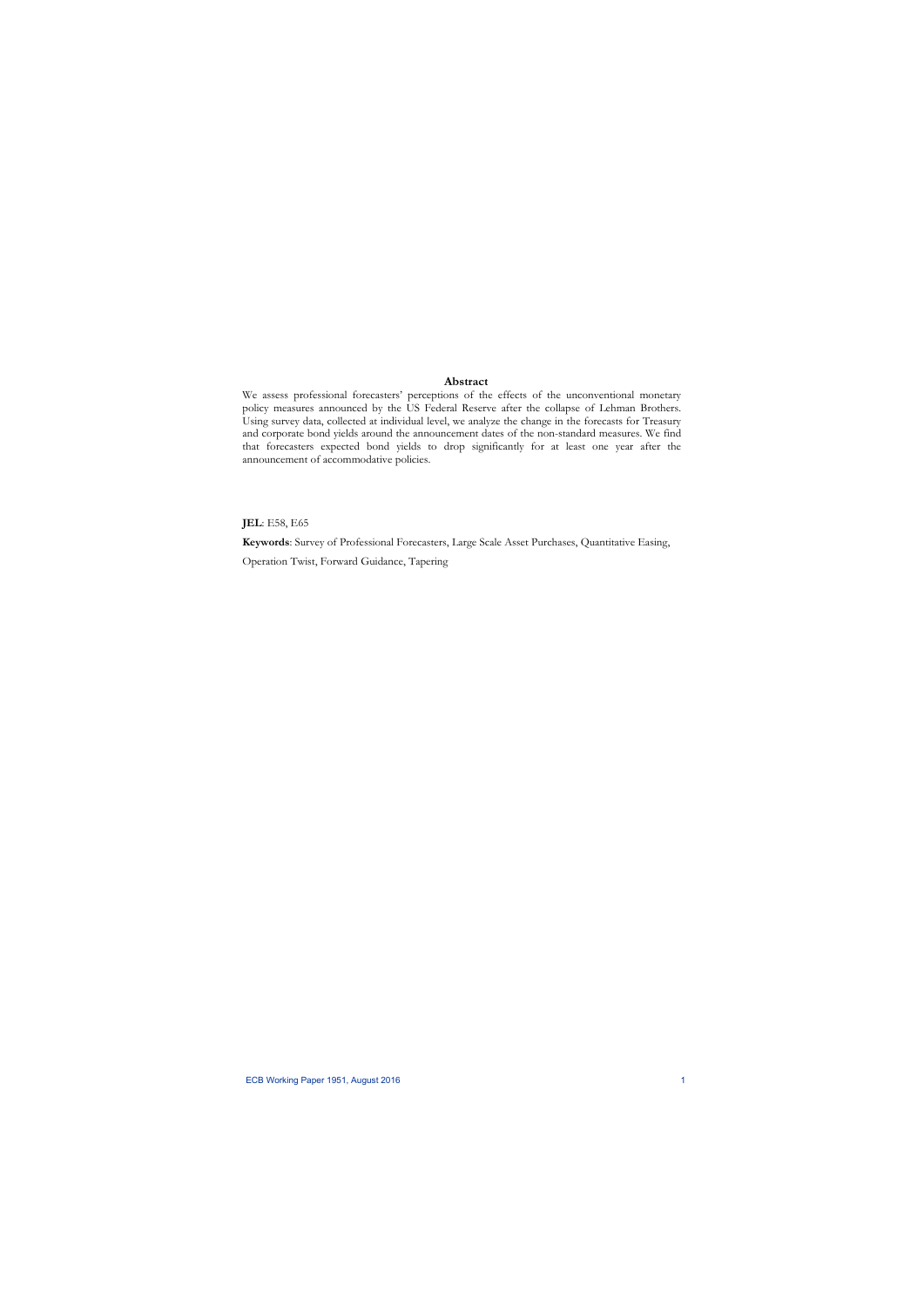## **Non-technical summary**

Before the collapse of Lehman Brothers, monetary policy was typically implemented by setting the short-term interest rate. The aggressive policy response to the collapse drove the short-term interest rate down to its zero lower bound (ZLB), eliminating all possibility of additional economic stimulus through conventional operating instruments. Since then, the Federal Reserve's Federal Open Market Committee (FOMC) has engaged systematically in alternative strategies to support consumption and investment by making financial conditions more accommodative and exerting downward pressure on bond yields. In general, these policies have involved large-scale asset purchases – i.e. Quantitative Easing and the Maturity Extension Program – and communication of the Fed's intended degree of future policy accommodation – i.e. forward guidance.

This paper analyses the way in which agents updated their expectations for the yields of Treasury and corporate securities embedding different degrees of credit risk in response to announcements of non-standard measures. By analyzing market expectations over different forecasting horizons, we assess not only the immediate effects of the policies but also their expected persistence.

According to our results, the non-standard measures influenced market expectations effectively and persistently: the forecasters expected bond yields to fall significantly in response to the accommodative actions undertaken by the FOMC in response to the financial crisis. They also projected the decline to be persistent, lasting for at least one year. The size of the downward revisions coincided broadly with the observed change in bond yields around the days of the policy announcements, as documented in the event study. This result indicates, in confirmation of the efficient-market hypothesis, that market participants immediately incorporated the bulk of the information on the monetary policy stance into bond prices.

Interestingly, the compression of yields on Treasury securities and corporate bonds with different credit ratings in concomitance with the announcements of accommodative policies suggests that the effects of the measures extended beyond the financial instruments actually purchased by the central bank to other assets and helped create a favorable environment for long-term funding.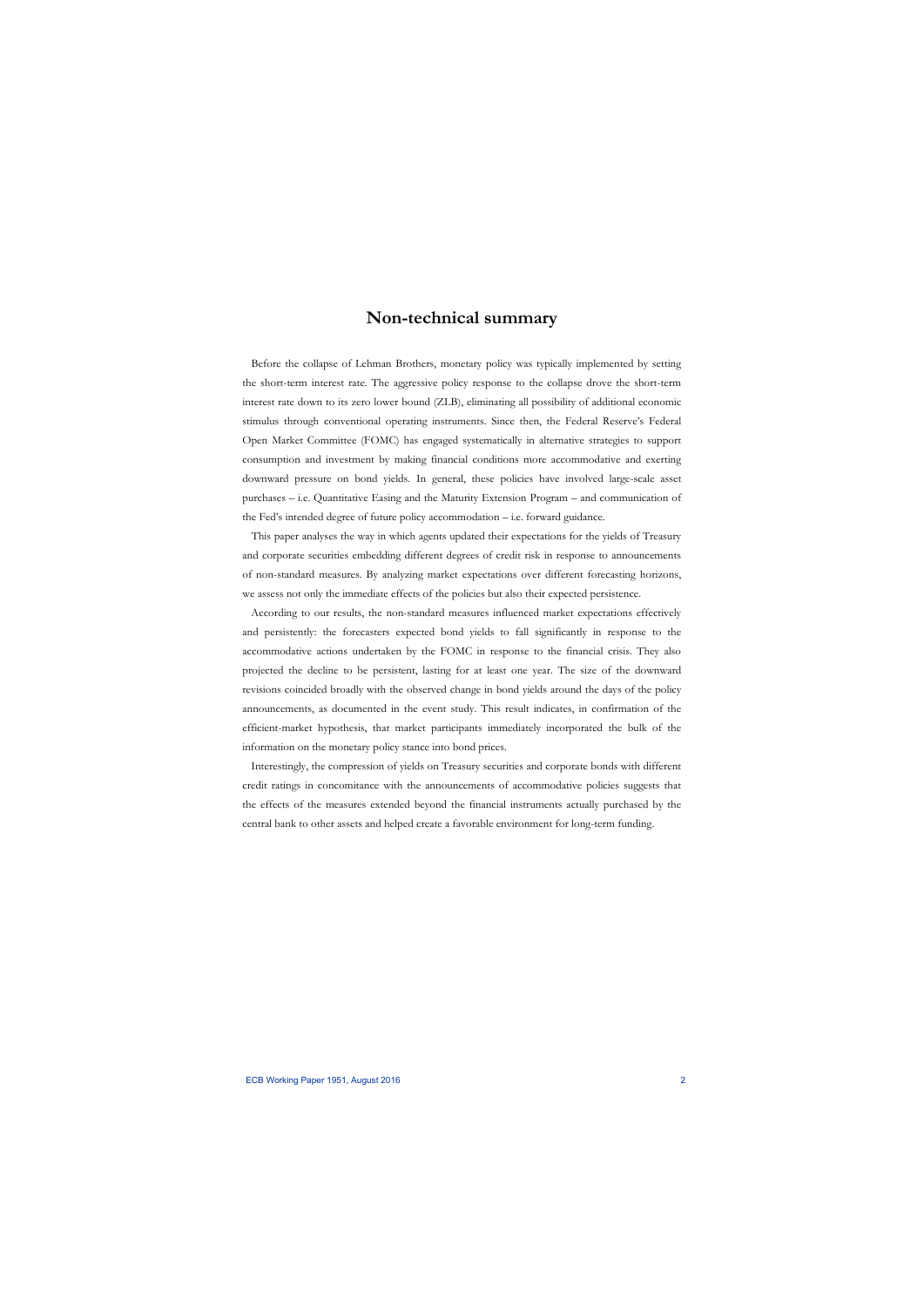## **1. Introduction**

Before the collapse of Lehman Brothers, monetary policy was typically implemented by setting the short-term interest rate. The aggressive policy response to the collapse drove the short-term interest rate down to its zero lower bound (ZLB), eliminating all possibility of additional economic stimulus through conventional operating instruments. Since then, the Federal Reserve's Federal Open Market Committee (FOMC) has engaged systematically in alternative strategies to support consumption and investment by making financial conditions more accommodative and exerting downward pressure on bond yields. In general, these policies have involved large-scale asset purchases – i.e. Quantitative Easing and the Maturity Extension Program – and communication of the Fed's intended degree of future policy accommodation – i.e. forward guidance.

The effects of the unconventional policies on the yields of different financial assets have been assessed in a substantial empirical literature employing event study methodology. The general finding is that both Treasury and corporate bond yields dropped significantly in concomitance with the announcement and the implementation of such policy measures. See, for instance, Gagnon et al. (2011), Krishnamurthy and Vissing-Jorgensen (2011), Swanson (2011), Campbell et al. (2012), and Kool and Thornton (2012), Hamilton and Wu (2012), Del Negro et al. (2013). Event study methodology is a powerful tool for quantifying the immediate effects of policy communication and realization but not for assessing their persistence. The working hypothesis of event studies is that new information is incorporated into the prices of financial assets immediately and permanently (for a comprehensive recent discussion of event study methodology see Gurkaynak and Wright, 2013).

We complement event studies by analyzing the way in which agents updated their expectations for the yields of Treasury and corporate securities embedding different degrees of credit risk in response to announcements of non-standard measures. By analyzing market expectations over different forecasting horizons, we assess not only the immediate effects of the policies but also their expected persistence.

We measure market expectations using the Survey of Professional Forecasters (SPF) conducted by the Federal Reserve Bank of Philadelphia (see Croushore, 1993). Near the middle of every quarter, the survey participants give their forecasts of several variables over various horizons. We quantify the effects of policy announcements on forecasters' expectations by examining how individual forecasters revised their bond yield projections. The focus on revisions of expectations serves to isolate the unexpected component of bond rate changes. However, given the relatively wide time window between surveys – one quarter – the changes could be due to many concurrent factors. We tackle this issue by controlling for the perceived changes in the current macroeconomic environment. Our empirical methodology is based on two identifying assumptions: that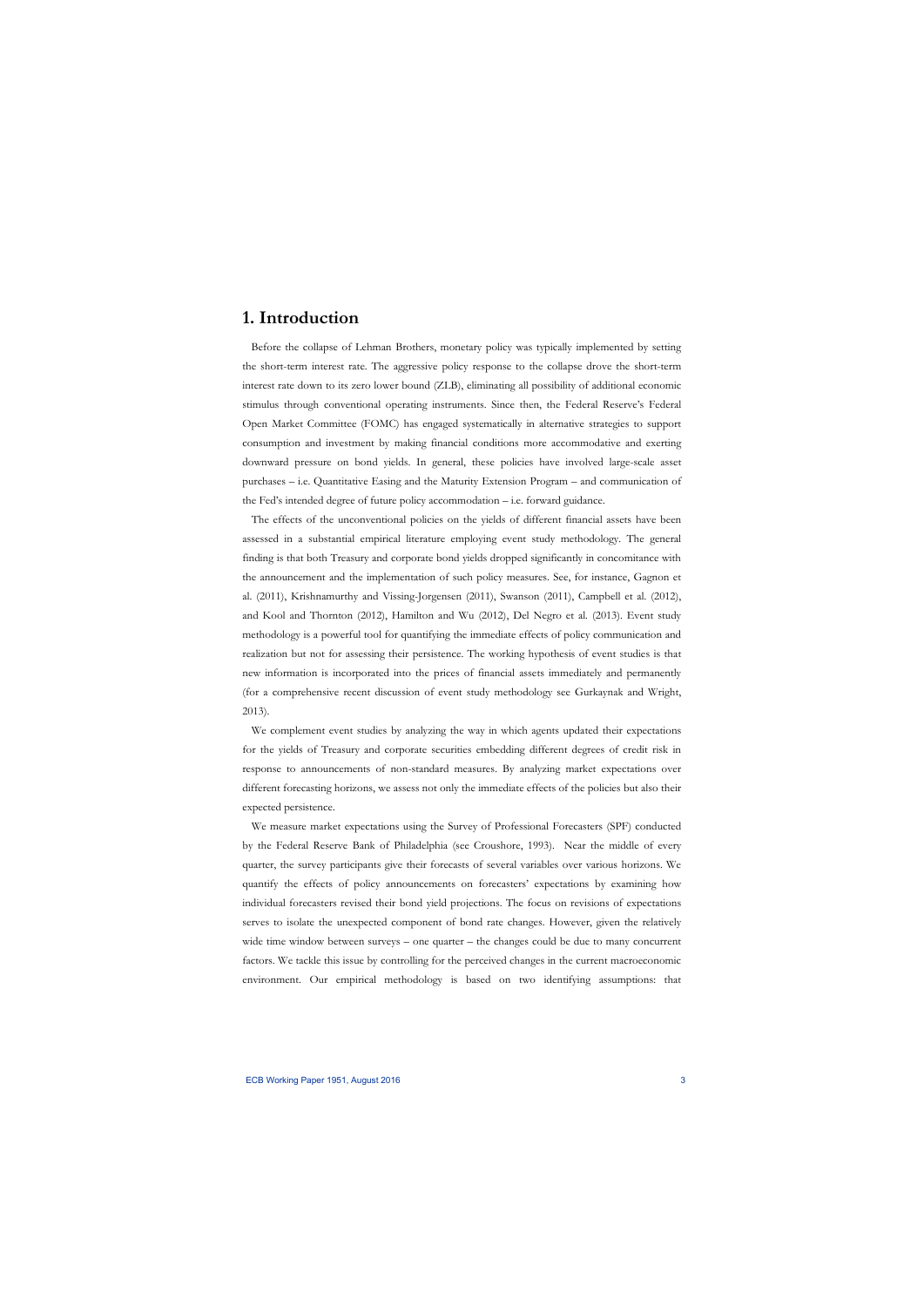professional forecasters believe policy interventions are transmitted to bond yields immediately but affect expectations for growth and inflation only after one quarter; and that policy makers do not respond contemporaneously to changes in forecasters' beliefs about bond yields in the current quarter. Similar assumptions have been used commonly in time series econometrics to identify exogenous changes in standard monetary policy actions (Sims, 1982; Bernanke and Mihov, 1998; Christiano, Eichenbaum and Evans, 1999).

The paper is structured as follows. Section 2 summarizes the main policy actions taken by the Federal Reserve in response to the financial crises and evaluates their effectiveness through event studies. Section 3 quantifies agents' beliefs concerning the impact on bond yields of the unconventional policy measures. Section 4 concludes.

## **2. Non-standard measures at zero lower bound**

The events that we consider are the Federal Reserve's announcements of non-standard monetary policy measures after the collapse of Lehman Brothers. Starting late in 2008, the Fed announced a series of unconventional policies, including three rounds of quantitative easing and the Maturity Extension Program, also known as "Operation Twist". In addition to large-scale asset purchases, following the crisis the FOMC also relied increasingly on communication, i.e. forward guidance. Monetary policy did not become less accommodative until 2013, when the economic outlook improved. The change in the degree of intended monetary policy accommodation began with the announcements of tapering-off and portfolio downsizing by the Fed. The amount of monthly purchases was decreased steadily until late 2014, when the Fed announced that it would terminate its large-scale asset purchases (LSAP).1

We identify a total of twenty-three policy events corresponding to the announcements of the various unconventional measures (summarized in the first two columns of Table 1). For the first round of Quantitative Easing (QE1), we consider the eight events identified in Gagnon et al. (2011): the initial announcement, the Chairman's speech of December 1, 2010, and selected subsequent FOMC meetings. For the second round (QE2), we take the five events analyzed by Wright (2012), namely FOMC meetings and selected speeches by the Chairman. For the Maturity Extension Program (MEP), we identify four events: the official policy announcement (September 21, 2011) and three subsequent meetings at which the FOMC reiterated its intention of continuing the Program**.**2 For the third round of Quantitative Easing (QE3) we identify two events, namely the release on August 22, 2012, of the FOMC's July minutes, where the Federal Reserve first signaled

<sup>&</sup>lt;sup>1</sup> Appendix 1 provides a more detailed chronology of the policy announcements.<br><sup>2</sup> We have not included the videoconference meeting of November 28, 2011, since it related to international developments: the Committee discussed a proposal to increase the Federal Reserve's temporary liquidity swap arrangements with foreign central banks in response to pressures in global financial markets.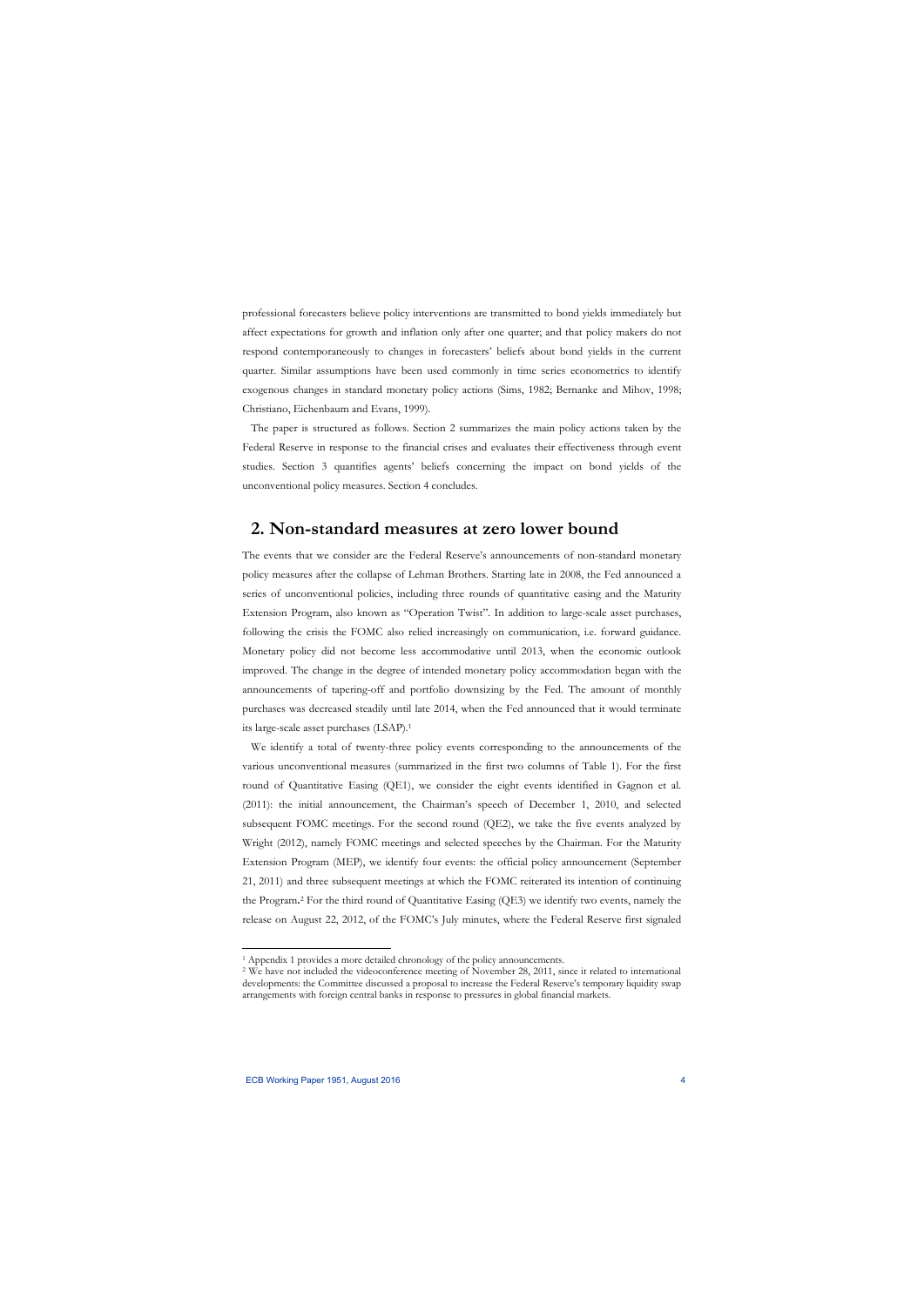that it was considering an additional round of Quantitative Easing, and the official announcement of the new round on September 13, 2012. Finally, we analyze three events related to the taperingoff (TAP): the actual announcement (December 18, 2013), and two previous official communications anticipating a possible reduction in the pace of asset purchases (May 22 and June 19, 2013).

In addition to large-scale asset purchases, the FOMC's communications after the crisis increasingly relied on forward guidance. After the onset of the financial crisis, almost every FOMC statement makes explicit reference to the expected macroeconomic outlook, the future policy measures, and the likely path of the short-term rate (see Campbell et al. 2012). Forward guidance has likely empowered the other non-standard policy packages, possibly strengthening some of their channels of accommodation.

#### INSERT TABLE 1 OVER HERE

We measure the effect of non-standard monetary policies by event study analysis (Gurkaynak and Wright, 2013) around the dates of our selected announcement dates. Specifically, we quantify the changes in the 10-year Treasury bond yields (constant-maturity), and the Moody's indexes of AAA and BAA corporate bond yields over a 2-day event window.3 The thesis is that gauging the impact of the measures on the yields of both Treasury and corporate bonds featuring different credit quality can help us determine whether the policies affected financial instruments other than those directly purchased.

In practice, the estimates are made by regressing the daily changes in selected bond yields on a set of event dummies. To control for other potential confounding factors, we include in the regression the surprise component of a broad set of market-moving macroeconomic releases, including both hard data (such as non-farm payroll, retail sales and GDP) and soft data (consumer and manufacturing surveys). "Surprises" are defined as the difference between the data released during the event-window days and the consensus forecasts collected immediately beforehand. More specifically, the regression takes the following form:

$$
\Delta y_t = \sum_{j=1}^k \lambda_j D_{j,t} + \sum_{j=1}^k \vartheta_j D_{j,t-1} + \sum_{s=1}^m \delta_s News_{s,t} + \varepsilon_t
$$
 (1)

where *t* indexes days and the dependent variable  $(\Delta y_t)$  is the daily change in bond yields (10-year Treasury bonds and AAA and BAA corporate bonds).  $D_{i,t}$  denotes a set of event-dummy variables,

l

<sup>3</sup> Sovereign yields are Treasury Constant Maturity Rate. Data on corporate bonds are from Moody's.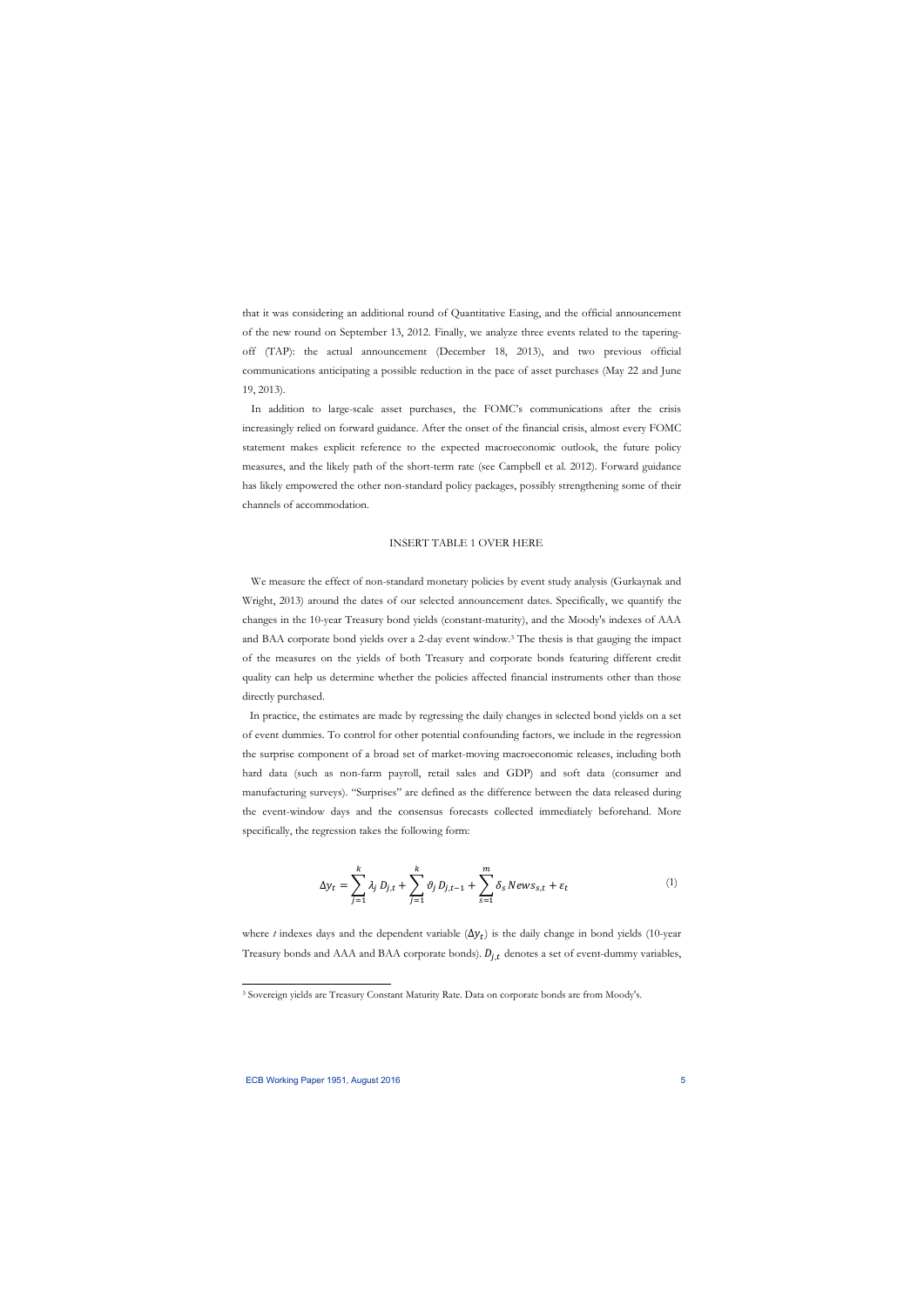each taking value 1 at the date of the policy announcement selected and 0 otherwise. For each of the  $m$  macroeconomic indicators,  $News_{s,t}$  is equal to the surprise component of the variable  $s$ . Specifically, if the macroeconomic indicator  $s$  is not released on day  $t$  the variable is set equal to 0. Otherwise, it is defined as the difference between the data released on day  $t$  and the consensus forecasts collected before the release.4

The effect of the policy announcement for each of the  $k = 23$  events over a 2-day window is measured by the sum  $\lambda_j + \vartheta_j$ .<sup>5</sup> For the most part, past event studies have not controlled for macroeconomic surprises, a procedure corresponding, in our case, to setting the  $\delta$  coefficients to 0. In this case, the effect of the announcement corresponds to the change in bond yields between the (end of the) day before the announcement and (the end of) the day after it.

Our estimates are by Ordinary Least Squares, and statistical significance is assessed by heteroskedasticity-robust standard errors. The sample period is from the start of January 2007 to the end of March 2014.

Columns 3, 6, and 8 of Table 1 report the results of the event study "controlling" for macroeconomic news. The estimates not controlling for it are given in Columns 2, 5, and 7; we call these estimates "classical" because previous event studies have omitted these controls.

The results indicate that non-conventional policies had statistically significant and economically important effects on US Treasury and corporate bonds. The first round of policy actions in the wake of the Lehman Brothers collapse had the strongest impact: the cumulative effect of QE1 reduced the yields on 10-year Treasury bonds by about one percentage point and those on corporate bonds by three-fourths of a point. The next two rounds of asset purchases had somewhat less pronounced but still substantial effects: yields on Treasury bonds declined by a total of onethird and one-half of a percentage point around the announcement dates of QE2 and MEP, respectively. And interestingly, although these two programs were for Treasury paper only, their announcements were associated with an appreciable decline of a quarter of a point in corporate bond yields as well. The last round of QE produced less of an impact on yields, while the announcements on the tapering-off of the purchase programs were associated with substantial increases in both Treasury and corporate bond yields. Overall, these findings suggest that the unconventional measures had a considerable impact on the prices of financial assets, substantially lowering the cost of market financing for the government and for firms.

l

<sup>4</sup> We also control for the ECB Main Refinancing Rate, in order to allow for possible spillovers from announcements of euro-area unconventional measures. Data on the selected variables and the corresponding forecasts are from Bloomberg.

<sup>&</sup>lt;sup>5</sup> When we limit the effects to one day, measured by  $\lambda_i$ , the results stand qualitatively confirmed.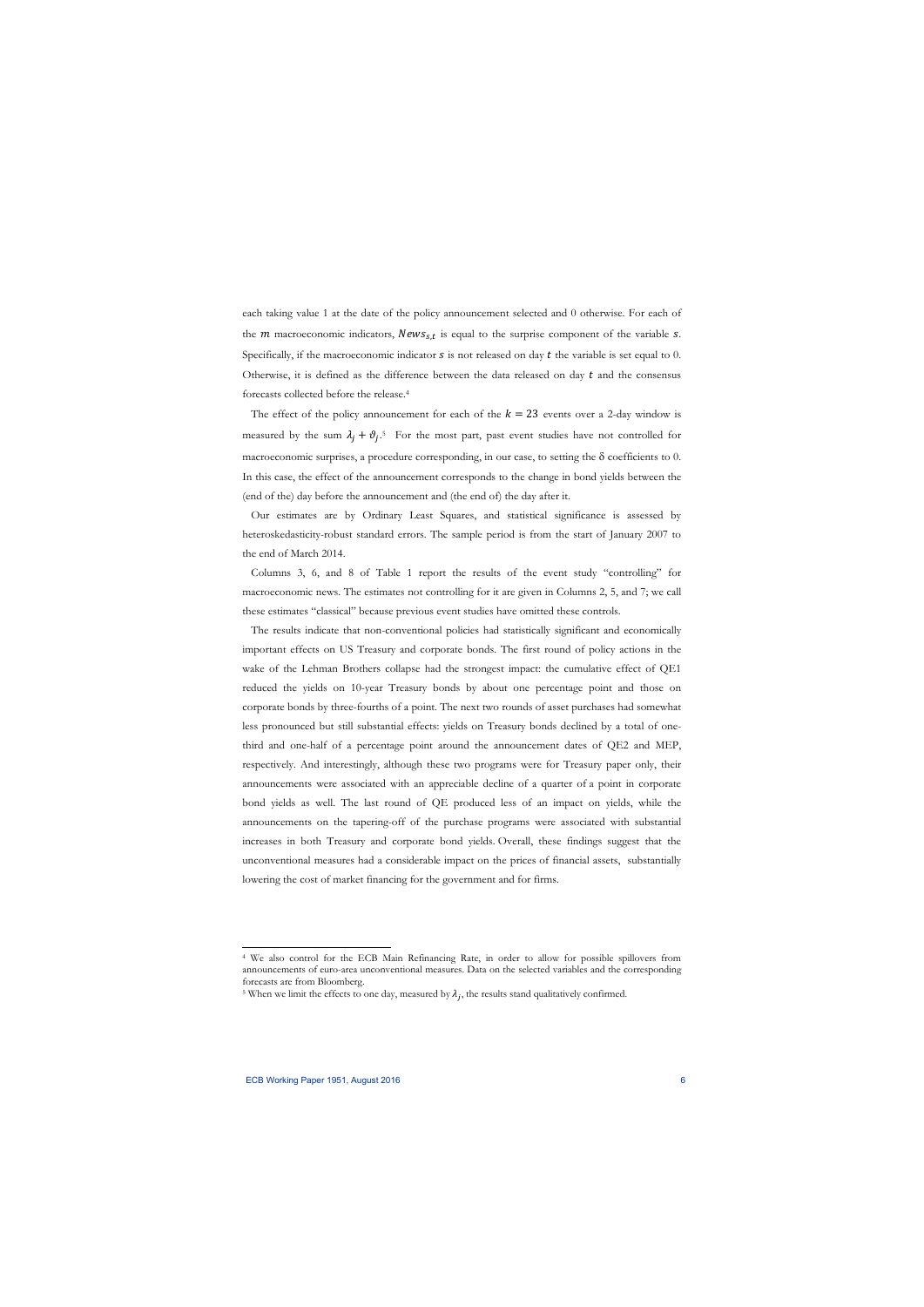The inclusion of macroeconomic surprises affects the results only marginally. This suggests that when our selected events occurred, the bond markets were dominated by monetary policy announcements and not by macroeconomic surprises.

## **3. Non-standard measures and forecasters' beliefs**

In the foregoing we used high-frequency event study methodology to quantify the immediate effect of policy announcements. Now we complement that study by assessing the impact of our policy events on the predictions of professional forecasters for Treasury and corporate bond yields, at different horizons.

The data are collected by the Federal Reserve Bank of Philadelphia in its Survey of Professional Forecasters (SPF), which offers comprehensive information on the expectations of each forecaster surveyed for many macroeconomic indicators, including bond yields, at different horizons.<sup>6</sup> It is quarterly, with panelists submitting their predictions around the middle of every quarter. Following the convention of the SPF, we date survey rounds according to the quarter of the submission.

In order to quantify the perceived effect of the unconventional policies, we analyze the way in which individual forecasters revise their predictions for bond yields between consecutive rounds of the survey. We match each round of policy measures to exactly one inter-SPF period, namely the period between two consecutive survey response deadlines. The inter-SPF periods are shown in the last column of Table 1, and the match with policy measures is shown as shaded. It is evident that the policy events associated with any given policy round mostly fall within one inter-SPF period. A notable exception is QE1, whose policy events went on for an entire year; some events associated with the MEP and Tapering also fall outside one period. This might possibly create a distortion, especially as regards QE1, since we omit the FOMC announcement of March 18, 2009, which nevertheless did contribute to the cumulative impact of QE1, as is observed in Section 2 (Table 1).7

The reliability of these matches is confirmed by Google trends data. We take the number of Google queries as an indication of the general interest in each non-standard measure stemming from media discussions, economic releases, and official communications. Figure 1 reports a normalized index of internet search queries from the United States for the terms "quantitative easing", "operation twist",8 and "tapering" from January 2009 to March 2015. For each non-

<sup>6</sup> The survey began in the fourth quarter of 1968 and was originally conducted by the American Statistical Association and the National Bureau of Economic Research. The Federal Reserve Bank of Philadelphia took it over in the second quarter of 1990 (for details, see Croushore, 1993). 7 One way to address this problem would be to lengthen the inter-SPF periods. For QE1, in fact, we also

included the period ending in mid-May 2009. This did not change the results significantly, so we elected to maintain the one-on-one match of one policy measure with one inter-SPF round.

<sup>8</sup> We searched for "operation twist" instead of the official name of the policy because the media used it extensively. "Maturity extension program" did not yield enough search volume to produce a report.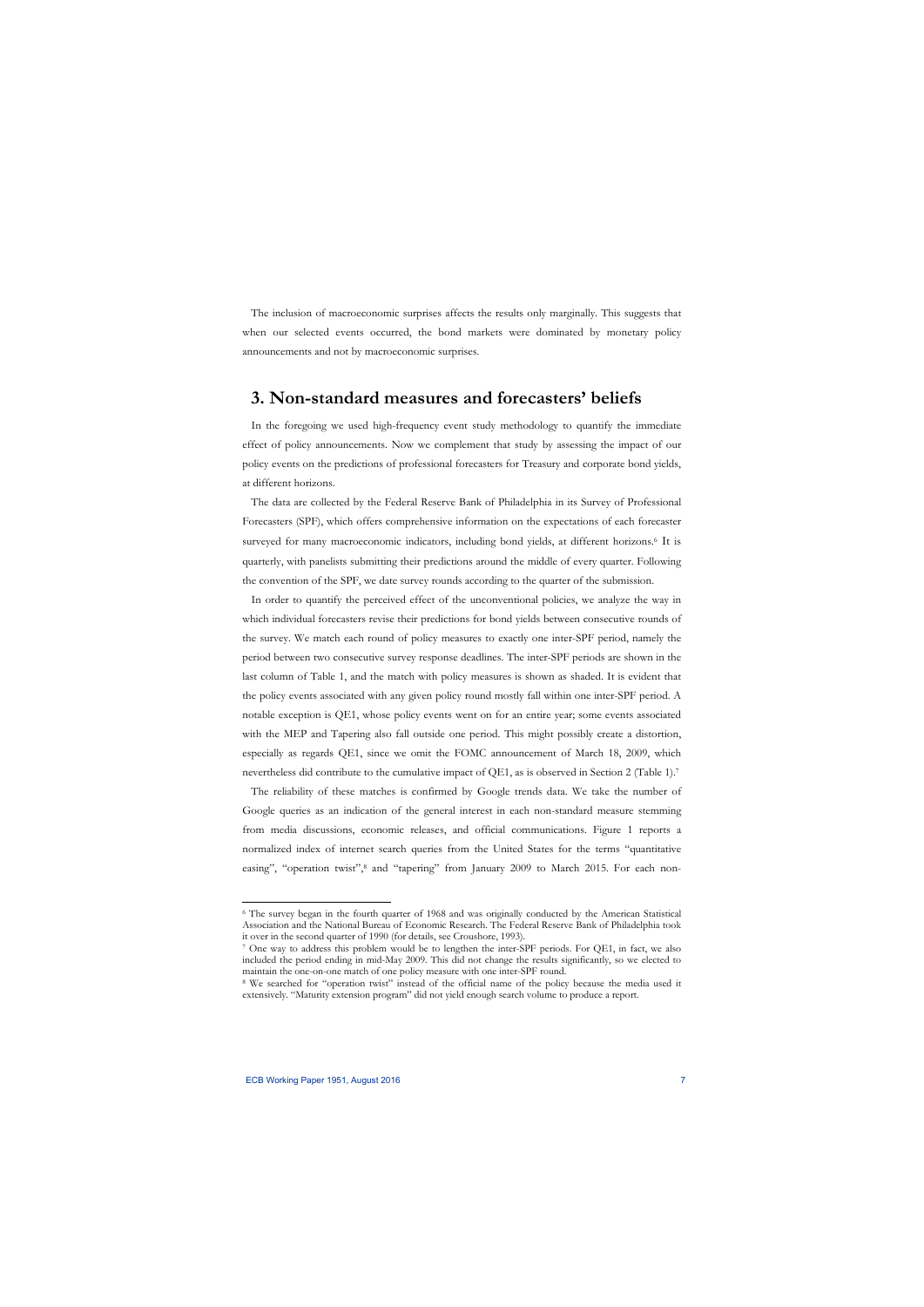standard measure, the shaded area represents the corresponding inter-SPF evaluation period. It is evident that the relevant search intensity peaks during the period taken for analysis, offering evidence for our identification of the survey rounds.

### INSERT FIGURE 1 OVER HERE

In order to measure changes in agents' beliefs, we define forecast revisions as the difference between the forecasts for calendar quarter  $t + h$  reported in the survey round of quarter  $v = t$  and the forecast for the same period  $(t + h)$  taken from the previous quarter's survey,  $v = t - 1$ .

$$
Rz_{i,t}^{(h)} = z_{i,t+h|v=t} - z_{i,t+h|v=t-1} \quad h = 0, \dots 3
$$
 (2)

In other words, the forecast revision made by forecaster  $i$  is defined as the difference between the forecast h quarters ahead reported in the survey of quarter  $v = t$  and the forecast  $h + 1$  quarters ahead made in the previous survey, conducted in quarter  $v = t - 1$ . That is, the calendar quarter to which the forecast refers is fixed; what changes is the reporting period, hence the professional forecasters' information set. In the absence of news during the inter-SPF period, individual forecasters' revisions should be zero.

Figure 2 plots the consensus (the median of individual forecasters) and the cross-sectional dispersions (summarized by selected quantiles) of the revisions of the 10-year Treasury bond yield forecasts at different horizons  $(h)$ . The vertical gridlines correspond to the inter-SPF periods matched with the non-standard policies. The figure shows clearly that despite significant divergence of opinion, collectively the forecasters revised their long-term interest rate expectations in correspondence with the announcement and the implementation of the unconventional monetary policy measures. The revision was largest in the relevant period for QE1: between November 2008 and February 2009 the median decline in the expectations for government bond yields ranged from 50 to 100 basis points. Interestingly, the revisions are similar for all forecasting horizons beyond the nowcast. Revisions of similar magnitude at all horizons are also observed in correspondence with QE2, MEP and QE3. Around the announcement of the tapering-off of QE purchases we observe an upward revision of about 50 basis points.

## INSERT FIGURE 2 OVER HERE

Simply examining forecasters' expectations for bond yields before and after policy announcements is not sufficient for correct assessment of the effects of the measures. During the inter-SPF periods corresponding to the announcements, forecasters also receive other information that presumably influences their predictions. That is, the revisions might be incorporating not only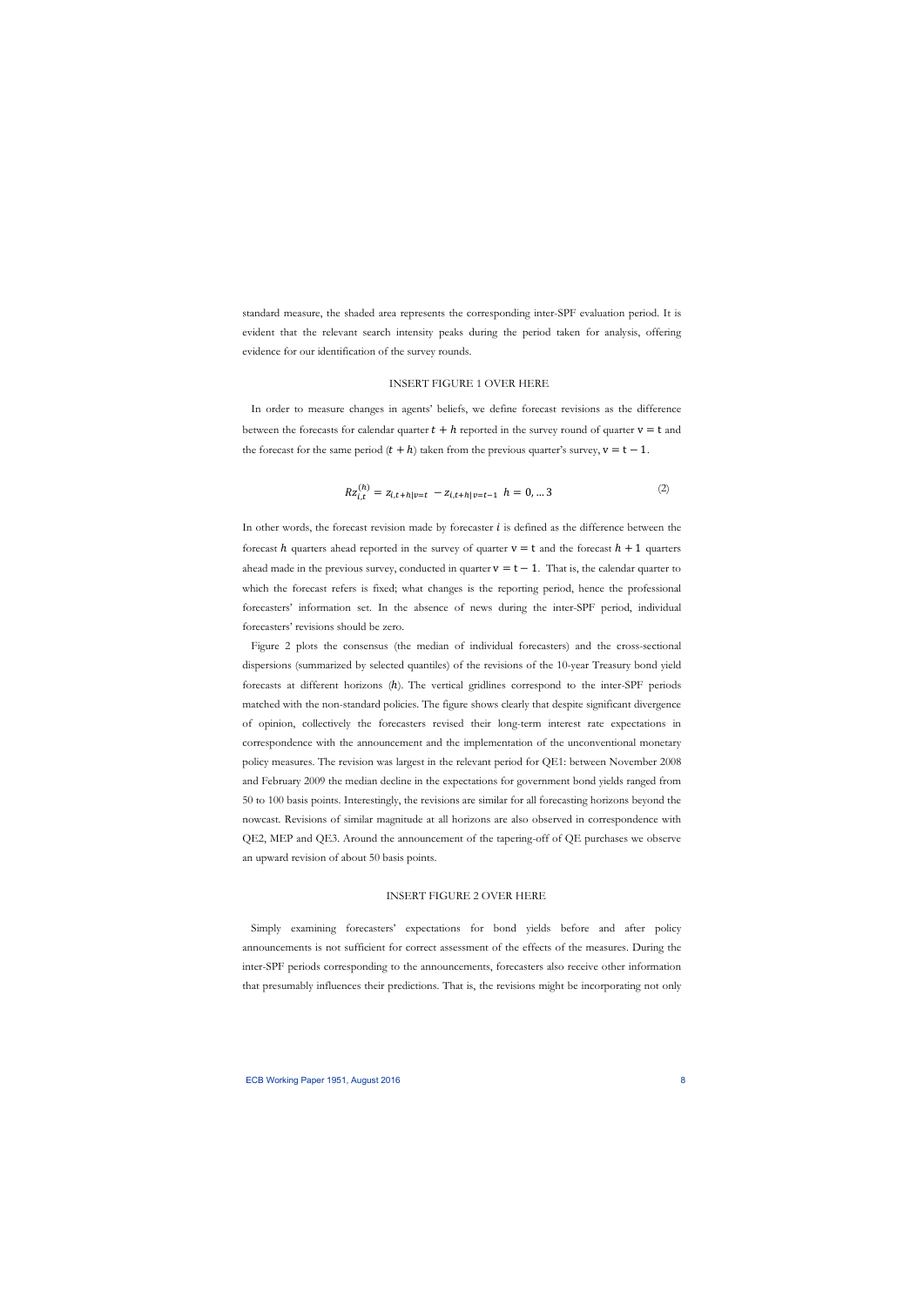the effects of the non-standard policies but also those of other, contemporary confounding factors. For example, downward revisions might reflect any news that could be expected to reduce inflation or economic growth. To deal with this problem of endogeneity, we control for current-quarter revisions in the forecasts of inflation and growth.

Specifically, we estimate this equation:

$$
R y_{i,t}^{(h)} = \sum_{j=1}^{k} \gamma_{i,j}^{(h)} Q_t^j + \beta^{(h)'} Z_{i,t} + \varepsilon_{i,t}^{(h)}
$$
(3)

where the dependent variable  $\text{Ry}^{(h)}_{i,t}$  is the revision of the forecast for yields on different bonds: 10year Treasury, AAA and BAA corporate bonds. The superscript  $h$  ( $h = 0, \ldots, 3$ ) indicates the forecast horizons; the subscript  $i$  (i= 1, ..., n) denotes individual forecasters, the subscript  $j$  $(j=2009q1, 2010q4$  and  $2011q4, 2012q4, 2013q3)$  denotes the end of the inter-SPF period that has been matched with the various policy rounds. The regressors  $Q_t^j$  are dummies taking the value 1 in the quarter corresponding to the  $j$ -th unconventional monetary policy announcement and  $0$  in all others. The coefficients  $\gamma_{i,j}^{(h)}$  measure the h-quarters-ahead effect expected by the individual forecaster *i* of the *j*-th round of non-standard policy on different bond yields.

The vector  $Z_{i,t} = (Rg_{i,t}^{(0)}, Rr_{i,t}^{(0)})$  contains the revision of current-quarter forecasts for real GDP growth  $(g)$ , CPI inflation  $(\pi)$ , and the 3-month T-bill rate  $(r)$ . As stated above, the inclusion of revisions to inflation and growth forecasts is intended to net out the effects of other factors, unrelated to unconventional policy, that simultaneously affect both bond yield expectations and the macroeconomic outlook. By including the short-term interest rate, we net out the effects of standard monetary policy. The constant term is not included in the regression, since forecasters are assumed not to revise their predictions persistently in the same direction. The error term  $\varepsilon_{i,t}^{(h)}$  represents the change in the expectations for bond yields that is not accounted for by currentquarter developments in prices, output, and the short-term interest rate.

Inference is based on the expectations reported by each professional forecaster during the sample period from the first quarter of 1996 to the first quarter of 2015. The panel is unbalanced, with entries and exits of forecasters. The expectations for all the relevant variables are available over the entire sample, with the sole exception of BAA-rated corporate bond yields, which were not included in the survey until 2010Q1. The model is estimated by Ordinary Least Squares (OLS),<sup>9</sup>

<sup>9</sup> We performed alternative estimates to allow for parameter heterogeneity. We estimated equation (3) by mean-group, with fixed effects. We also consider an alternative set of controls. The results are broadly unchanged (see Appendix 2).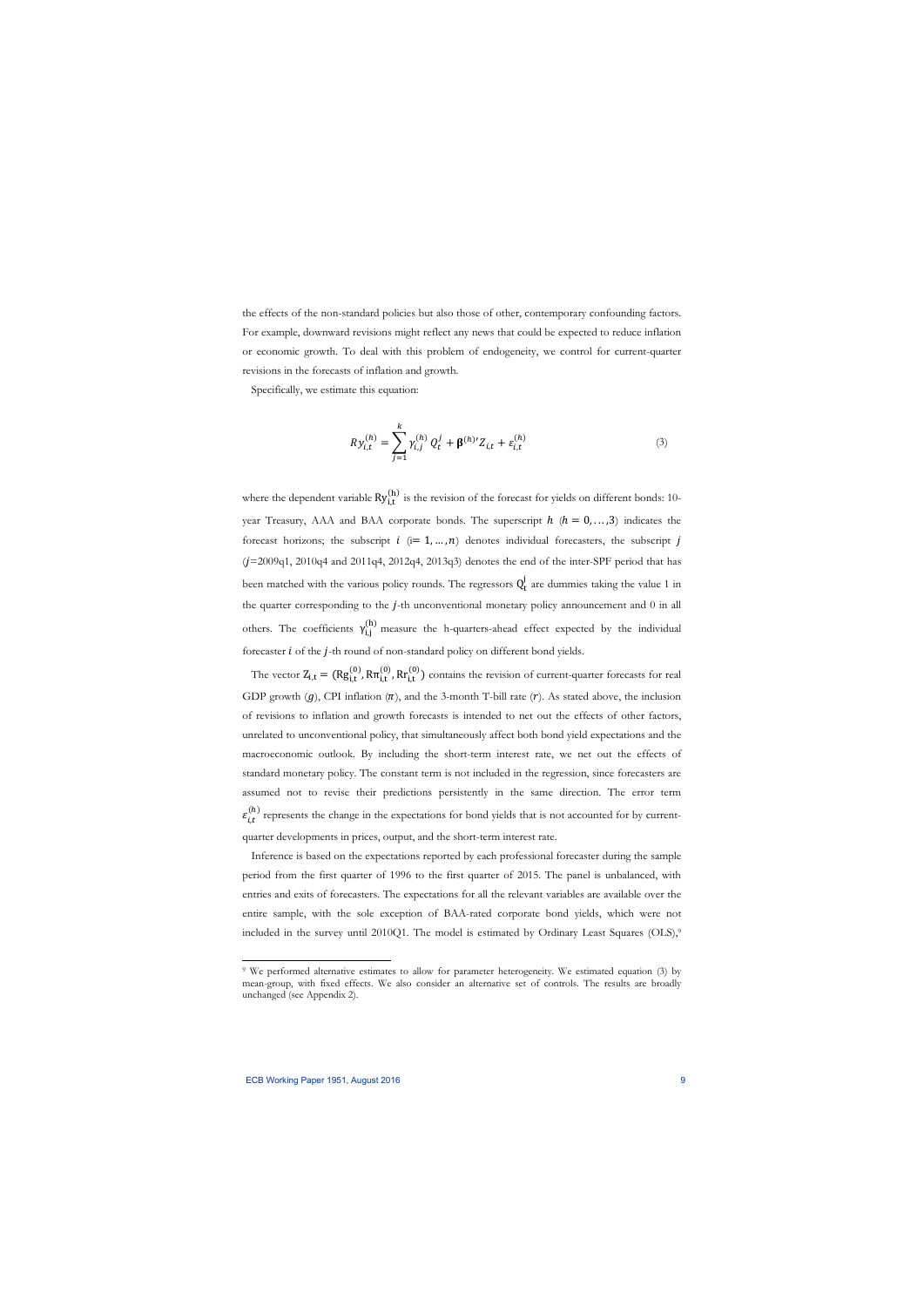separately for each horizon  $h^{10}$ 

The estimates of  $\gamma_{i,j}^{(h)}$  for the expected effects of non-standard measures are not biased if the regression error  $\varepsilon_{i,t}^{(h)}$  is uncorrelated with both  $Z_{i,t}$  and  $Q_t^j$ , that is if  $E\left(\varepsilon_{i,t}^{(h)}\middle|Q_t^j, Z_{i,t}\right) = 0$ . This condition is satisfied if: i) the unconventional policies are exogenous, i.e. if in deciding the policies the authorities do not react to current-quarter changes in forecaster's beliefs about bond yields; and ii) the controls  $Z_{i,t}$  are not affected by the unconventional policies – that is, if current-quarter expectations for GDP growth, inflation and the short-term interest rate can change in response to confounding factors, but not in response to the announcement of non-standard policy. Assuming that the effect of policy on the real economy is delayed and that policy decisions are not affected by current-quarter variations in long-term bond yields is tantamount to the recursive identification scheme used in Structural Vector Autoregressions to identify standard policy (among others, see Bernanke et al., 2005; Giannone, et al., 2015). Notice that only current-quarter macro forecasts are included as independent variables; we do not control for macro forecasts at longer horizons in order to avoid the problems stemming from the simultaneity of expected bond yields and expected longer-run GDP growth and inflation.

Our methodology is designed in such a way as to quantify the effects of announcements on yield expectations as reflected in surveys. This contrasts with a number of papers that examine the effects of announcements on actual yields (see Wright, 2012). The advantage of taking expectations rather than actual outcomes is the possibility of measuring the dynamic effects of each policy event separately. The countervailing drawback is that expectations as revealed in surveys could theoretically be distorted by herd behavior, strategic considerations, or forecasters' limited ability to process information (see Marinovic, 2013). Additional distortions could derive from informational rigidities (see Coibion and Gorodnichenko, 2012). In practice, however, the predictions of professional forecasters are fairly accurate and compare well with institutional forecasts, such as those of the Federal Reserve staff (see D'Agostino and Whelan, 2008) and with those generated by state-of-the-art econometric models (Del Negro and Schorfheide, 2012; Giannone et al., 2008).

Figure 3 reports the estimates of the distribution across individuals of the perceived effects on Treasury and corporate bond yields of each non-standard policy  $j$  at each forecasting horizon  $h$ .

Table 2 reports the effects averaged across individuals, in columns (2), (4), and (6); for symmetry with the event study reported earlier, we also report the estimates without controls, in columns (1), (3), and (5). In the latter case, equation (3) is estimated with only the five policy-related dummies as independent variables and corresponds to the revisions to bond yield forecasts during the relevant inter-SPF quarter.

<sup>&</sup>lt;sup>10</sup> We do not conduct inference on all horizons simultaneously, as this would make the estimation procedure more cumbersome.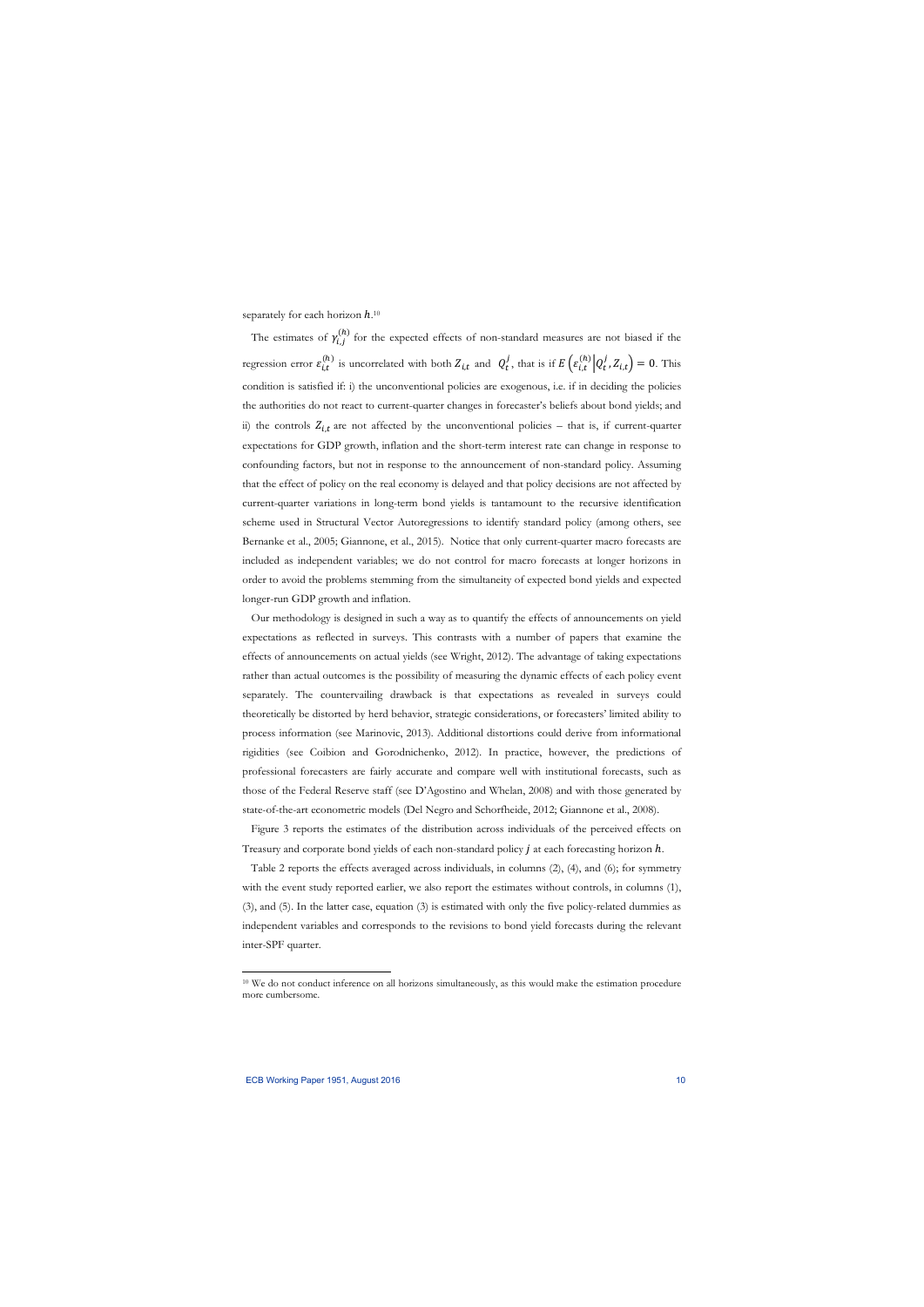### Insert Table 2 over Here

#### Insert Figure 3 over Here

Our results indicate that the unconventional monetary policies did effectively influence market expectations. Their implementation led professional forecasters to revise their expectations for government and corporate bond yields significantly, at all horizons. On average, the announcements of QE1, QE2, MEP and QE3 made them lower their expectations for government bond yields immediately by 55, 66, 84 and 58 basis points, respectively, and the tapering-off event was associated with an upward revision of 56 basis points in the expected yield. The magnitude of the revisions of current-quarter expected yields is of about the same order of magnitude as the effects on actual yields estimated in Section 2 using high-frequency event studies. The only exception is the MEP, for which our estimated drop is larger than the decline estimated with the event-study.11 Interestingly, the forecasts for longer horizons are revised by a similar amount, indicating that in most cases the effect of the policy is expected to last for one year. This result concords with the efficient market hypothesis, which predicts that new information is transposed immediately into prices with no lagged effects or reversals.12

The accommodative monetary policies were also expected to exert significant downward pressure on corporate bonds. The magnitude of the change in the expectations for AAA-rated bond yields is comparable with that for government bond yields. For BAA-rated bonds, forecasters expected a more muted effect. This indicates that the non-standard measures not only reduced the yields on the assets directly purchased by the Fed but spilled over to the yields on other financial assets.

Comparing the results with and without controls for revisions to current-quarter forecasts of growth, inflation, and the short-term interest rate, it is evident that the bias due to this omission is sizeable for the first round of Quantitative Easing, but not for the subsequent rounds of unconventional policy. This suggests that the policy announcements were important events, whose effects were large and dominated the macroeconomic news within our selected inter-SPF periods.13

Figure 3 also highlights the substantial heterogeneity of forecasters' beliefs concerning the size of the expected policy effect. The dispersion of beliefs increases as the horizon lengthens, indicating

l

<sup>11</sup> A possible explanation could be the influence on professional forecasters' expectations for bond yields exerted by the government debt-ceiling crisis of early August 2011. 12 The evidence that the unconventional monetary policies had persistent effects on bond yields is in contrast

with Wright (2012), who finds that they were short-lived. It is difficult to explain the differences in these results. In Wright (2012) the analysis is implicitly based on the revisions of model-based, rather than judgmental, forecasts. Moreover, Wright does not quantify the effects of each single round of policy separately but their average effects.

<sup>&</sup>lt;sup>13</sup> Not surprisingly, the results remain qualitatively unchanged when we include, as an additional control, the surprise component of all the market-moving macroeconomic data released during the inter-SPF quarter. See Appendix 2 for details.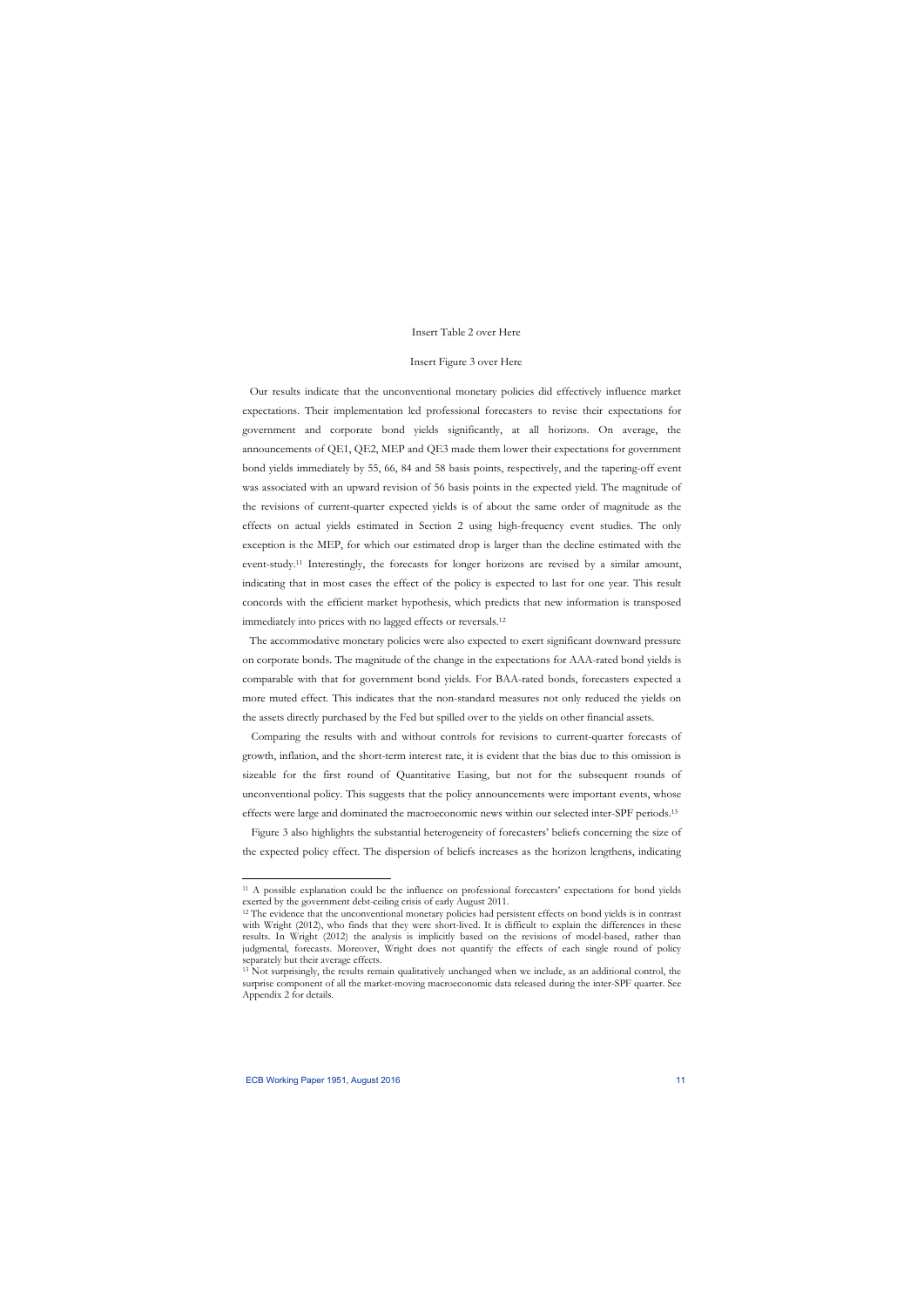that there is greater disagreement over the effects of policy at longer horizons. There is also some (weak) evidence that disagreement tended to decrease as more unconventional policies were adopted. This is probably associated with market participants' learning of the impact of the policies and the Fed's resoluteness in pursuing them.

 In addition, the moderation of disagreement is associated with the more intensive use of forward guidance. In particular, forecasters tended to concur more on the effects and the persistence of the policy event we label QE3, when the FOMC also announced more aggressive forward guidance by postponing the likely timing of the lift-off and by moving over to state-contingent forward guidance. A similar pattern of decreased disagreement was found for short maturities by Engen et al. (2014) and Andrade et al. (2015).

Overall, our results suggest that the non-standard measures affected market expectations substantially and persistently. Significantly, they also affected professional forecasters' predictions for financial assets not directly purchased by the central bank.

## **4. Conclusions**

We have estimated the effects that professional forecasters expected unconventional monetary policy measures to have on long-term yields of Treasury bonds and corporate bonds, by analyzing the forecasters' revisions to their forecasts, at various horizons, around the announcement of policy decisions. According to our results, the measures influenced market expectations effectively and persistently: the forecasters expected bond yields to fall significantly in response to the accommodative actions undertaken by the FOMC in response to the financial crisis. They also projected the decline to be persistent, lasting for at least one year. The size of the downward revisions coincided broadly with the observed change in bond yields around the days of the policy announcements, as documented in the event study. This result indicates, in confirmation of the efficient-market hypothesis, that market participants immediately incorporated the bulk of the information on the monetary policy stance into bond prices.

Interestingly, the compression of yields on Treasury securities and corporate bonds with different credit ratings in concomitance with the announcements of accommodative policies suggests that the effects of the measures extended beyond the financial instruments actually purchased by the central bank to other assets and helped create a favorable environment for long-term funding.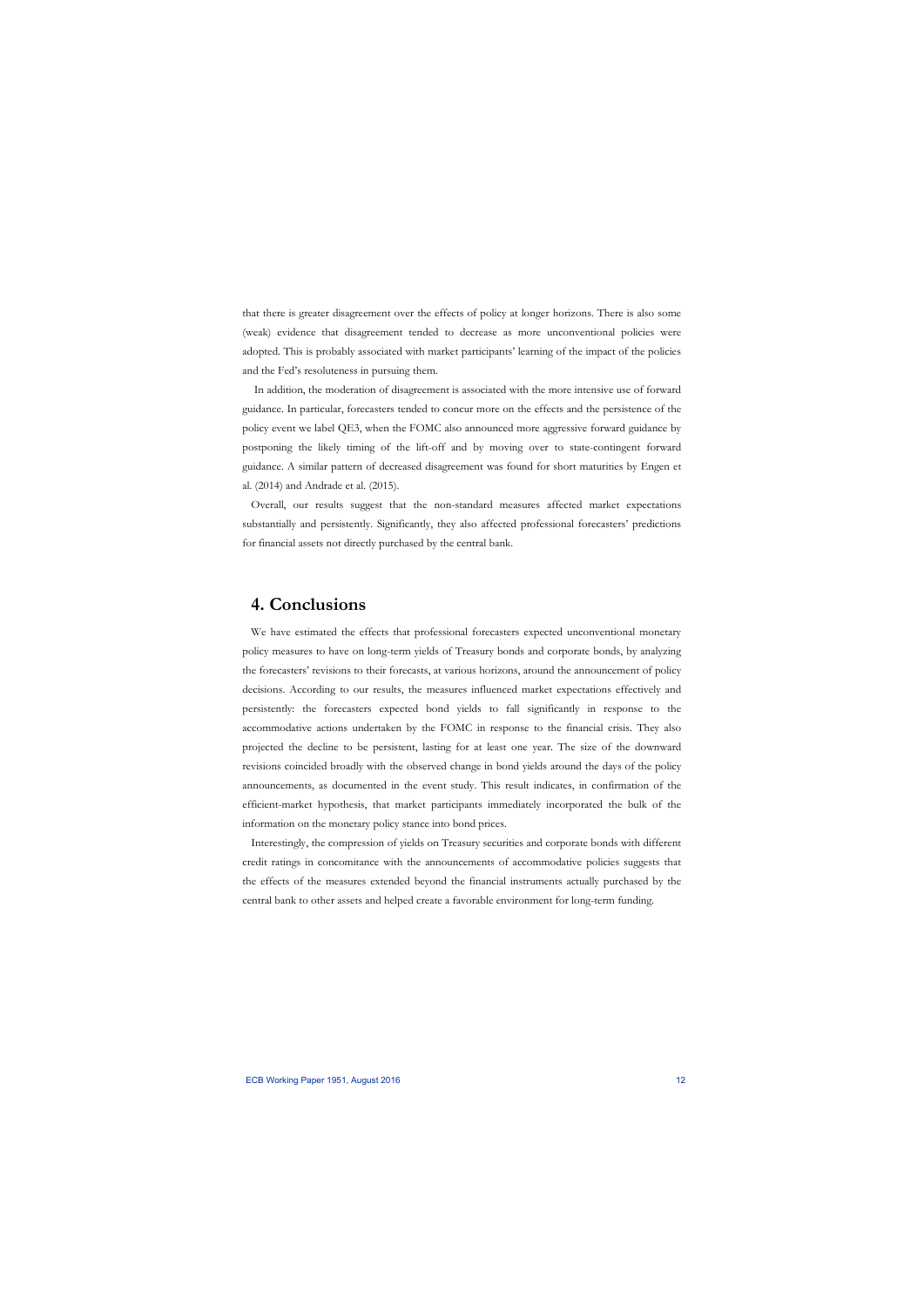## **References**

Andrade, Philippe, Gaetano Gaballo, Eric Mengus and Benoıt Mojon (2015): Forward Guidance and Heterogeneous Beliefs, Working papers 573, Banque de France.

Banbura, Marta, Domenico Giannone and Lucrezia Reichlin (2010) Large Bayesian Vector Autoregressions, *The Journal of Applied Econometrics*, vol. 25(1), pages 71-92.

Bernanke, Ben S., Jean Boivin and Piotr S. Eliasz (2005) Measuring the Effects of Monetary Policy: A Factor-augmented Vector Autoregressive (FAVAR) Approach, *The Quarterly Journal of Economics*, vol. 120(1), pages 387-422.

Bernanke, Ben S. and Ilian Mihov (1998) Measuring Monetary Policy, *The Quarterly Journal of Economics*, MIT Press, vol. 113(3), pages 869-902.

Campbell, Jeffrey R., Charles L. Evans, Jonas D.M. Fisher, and Alejandro Justiniano (2012): Macroeconomic Effects of FOMC Forward Guidance, *Brookings Papers on Economic Activity*, Spring issue, pages 1-54.

Christiano, Lawrence J., Martin Eichenbaum, and Charles L. Evans, (1999): Monetary policy shocks: What have we learned and to what end?, in J. B. Taylor & M. Woodford (ed.), Handbook of Macroeconomics, vol. 1, chapter 2, pages 65-148.

Coibion Olivier and Yuriy Gorodnichenko (2012) What Can Survey Forecasts Tell Us about Information Rigidities?, *Journal of Political Economy*, vol. 120(1), pages 116 - 159.

Croushore, Dean (1993) Introducing: the survey of professional forecasters, Business Review, Federal Reserve Bank of Philadelphia, Nov. issue, pages 3-15.

D'Agostino, Antonello & Karl Whelan (2008) Federal Reserve Information During the Great Moderation*, Journal of the European Economic Association,* vol. 6(2-3), pages 609-620.

D'Amico, Stefania, and Thomas B. King. (2013) Flow and Stock Effects of Large-Scale Treasury Purchases, *Journal of Financial Economics*, vol. 108, pages 425-448

Del Negro, Marco, and Frank Schorfheide (2012) DSGE Model-Based Forecasting, in the Handbook of Economic Forecasting Vol. II, edited by G. Elliott and A. Timmerman, Elsevier.

Del Negro, Marco, Marc Giannoni and Christina Patterson (2013) The forward guidance puzzle, Federal Reserve Bank of New York, Staff Reports 574.

Engelberg, Joseph, Manski Charles F., and Williams Jared (2009) Comparing the Point Predictions and Subjective Probability Distributions of Professional Forecasters, *Journal of Business & Economic Statistics*, vol. 27, pages 30-41.

Engelberg, Joseph, Manski Charles F., and Williams Jared (2011) Assessing the temporal variation of macroeconomic forecasts by a panel of changing composition, *Journal of Applied Econometrics*, vol. 26, pages 1059–1078.

Engen, Eric M., Thomas Laubach, and David L. Reifschneider (2015) The Macroeconomic Effects of the Federal Reserve's Unconventional Monetary Policies, Finance and Economics Discussion Series 2015-5, Board of Governors of the Federal Reserve System (US).

Faust, Jon & Rogers, John H. & Wang, Shing-Yi B. & Wright, Jonathan H. (2007)"The highfrequency response of exchange rates and interest rates to macroeconomic announcements," *Journal of Monetary Economics*, vol. 54(4), pages 1051-1068.

Gagnon, Joseph, Matthew Raskin, Julie Remasche, and Brian Sack (2011), Large-Scale Asset Purchases by the Federal Reserve: Did They Work?, *Economic Policy Review*, Federal Reserve Bank of New York, May issue, pages 41-59.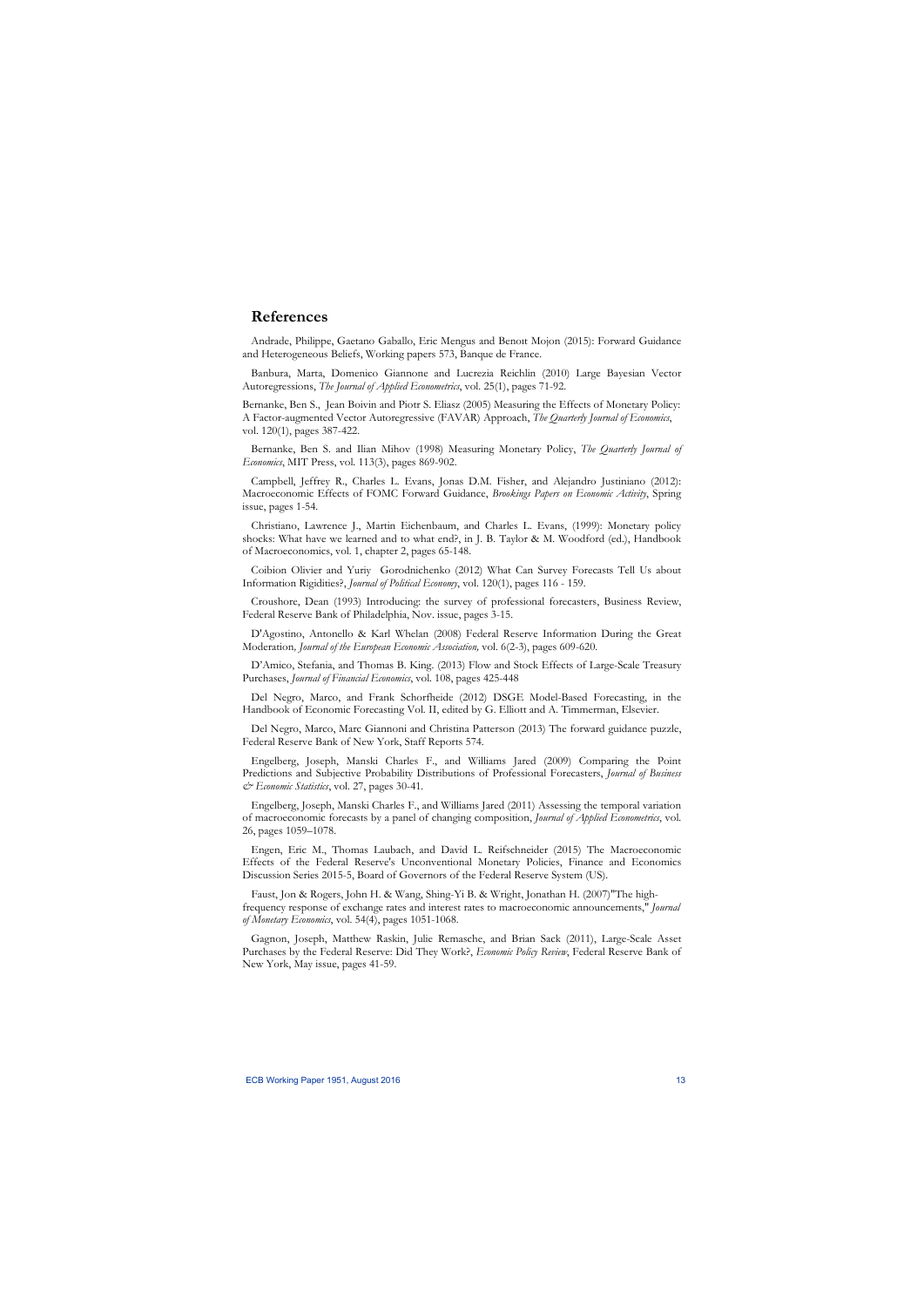Gagnon, Joseph, Matthew Raskin, Julie Remasche, and Brian Sack (2011) The Financial Market Effects of the Federal Reserve's Large-Scale Asset Purchases, *International Journal of Central Banking*, vol. 7, pages 3-43.

Giannone, Domenico, Michele Lenza and Giorgio Primiceri (2015) Prior Selection for Vector Autoregressions, *Review of Economics and Statistics*, vol. 92(2), pages 436-451.

Giannone, Domenico, Lucrezia Reichlin and David Small (2008) Nowcasting: The real-time informational content of macroeconomic data, *Journal of Monetary Economics*, vol. 55(4), pages 665- 676.

Gurkaynak, Refet S., Brian P. Sack, and Eric T. Swanson (2007) Market-Based Measures of Monetary Policy Expectations, *Journal of Business and Economic Statistics*, vol. 25, pages 201-212.

Gurkaynak, Refet S., and Jonathan H. Wright (2013) Identification and Inference Using Event Studies, *Manchester School*, vol. 81, pages 48-65.

Hamilton, James D., and Jing Cynthia Wu (2012) The Effectiveness of Alternative Monetary Policy Tools in a Zero Lower Bound Environment, *Journal of Money, Credit, and Banking*, vol. 44, pages 3-46.

Kool, Clemens J.M., and Daniel L. Thornton (2012) How effective is Central Bank Forward Guidance, Federal Reserve Bank of St. Louis, Working Paper N. 2012-063A.

Krishnamurthy, Arvind and Annette Vissing-Jorgensen (2011). The Effects of Quantitative Easing on Interest Rates: Channels and Implications for Policy, *Brookings Papers on Economic Activity*, Fall issue, pages 215-287.

Lahiri Kajal and Xuguang Sheng (2010) Measuring forecast uncertainty by disagreement: The missing link, *Journal of Applied Econometrics*, vol. 25, pages 514-538.

Leeper Eric M., Christopher A. Sims and Tao Zha, 1996. "What Does Monetary Policy Do?," *Brookings Papers on Economic Activity*, vol. 27(2), pages 1-78.

Marinovic, Iván, Ottaviani, Marco, Sørensen, Peter Norman (2013): Forecasters' Objectives and Strategies, *Handbook of Economic Forecasting*. ed. / Graham Elliott; Allan Timmermann. Vol. 2B North-Holland, p. 689–720 (Handbooks in Economics).

Modigliani, Franco and Richard Sutch (1966) Innovations in Interest Rate Policy, *American Economic Review*, vol. 52, pages 178-97.

Modigliani, Franco and Richard Sutch (1967) Debt Management and the Term Structure of Interest Rates: An Empirical Analysis of Recent Experience, *Journal of Political Economy*, vol. 75, pages 569-89.

Pesaran, M.H. and R. Smith (1995) Estimation of Long-Run Relationships from Dynamic Heterogeneous Panels, *Journal of Econometrics*, vol. 68, pages 79-114.

Sims Christopher A., (1982) Policy Analysis with Econometric Models, *Brookings Papers on Economic Activity*, Economic Studies Program, vol. 13, pages 107-164.

Stock, James H. and Mark W. Watson (2011), Introduction to Econometrics (3rd ed.), Boston: Addison Wesley.

Swanson Eric T. (2011) Let's Twist Again: A High-Frequency Event-Study Analysis of Operation Twist and Its Implications for QE2, *Brookings Papers on Economic Activity*, pages 151-188.

Uhlig, Harald, (2005) What are the effects of monetary policy on output? Results from an agnostic identification procedure, *Journal of Monetary Economics*, vol. 52(2), pages 381-419.

Wright Jonathan H. (2012) What does Monetary Policy do to Long-Term Interest Rates at the Zero Lower Bound?, *Economic Journal*, vol. 122, pages F447-F466.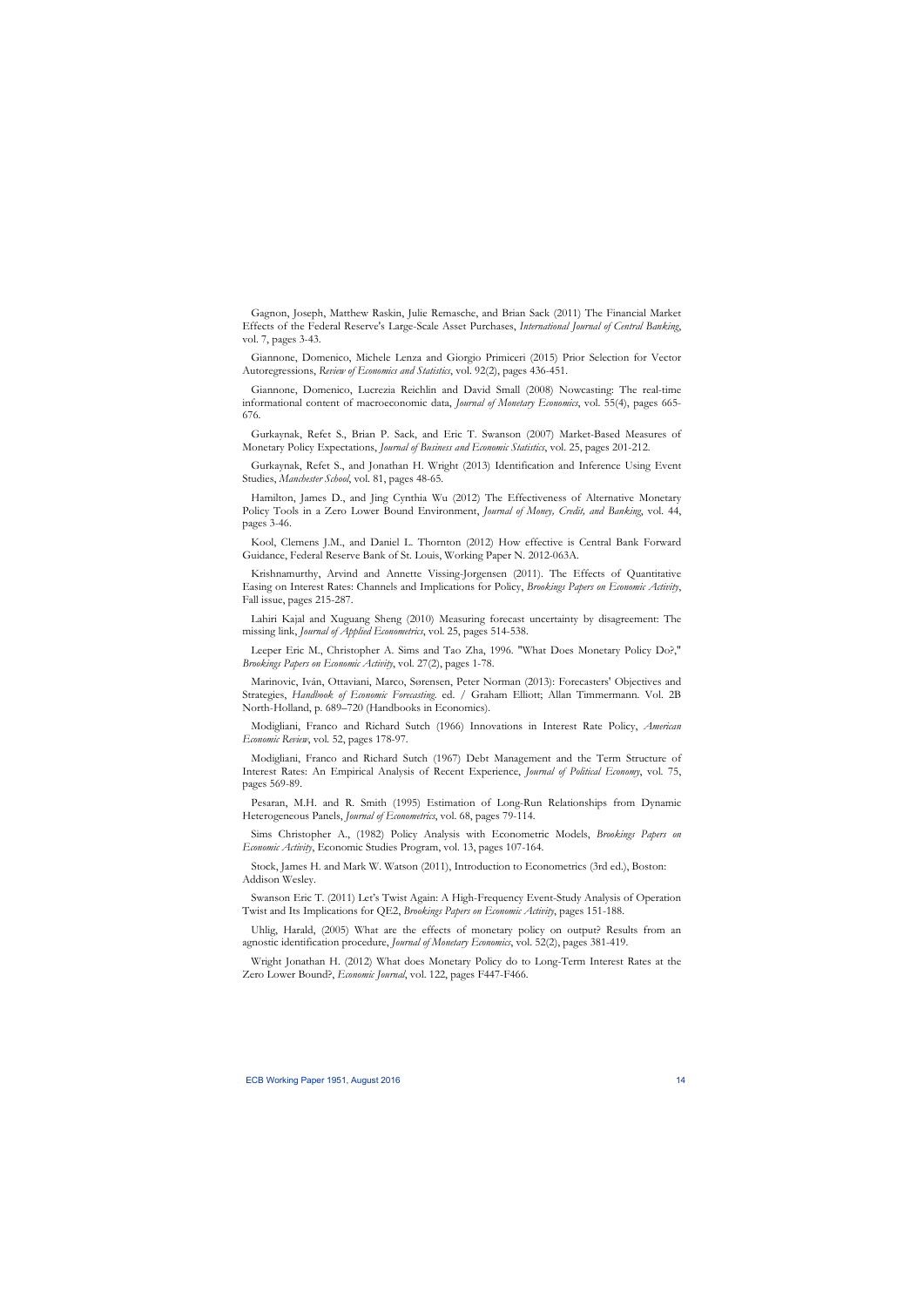

Figure 1: Google Trends search volume index – weekly data

Note: The figure reports the Google Trends count of Internet search queries on the terms "quantitative easing", "operation twist", and "tapering" from the United States from January 2009 to March 2015. Data are scaled to the maximum search traffic for the specific array of terms (represented as 100) during the period from January 2009 to March 2015 in the United States. The shaded areas represent the evaluation periods for the five inter-SPF survey periods considered (i.e., 2009:1, 2010:4, 2011:4, 2012:3, and 2013:3).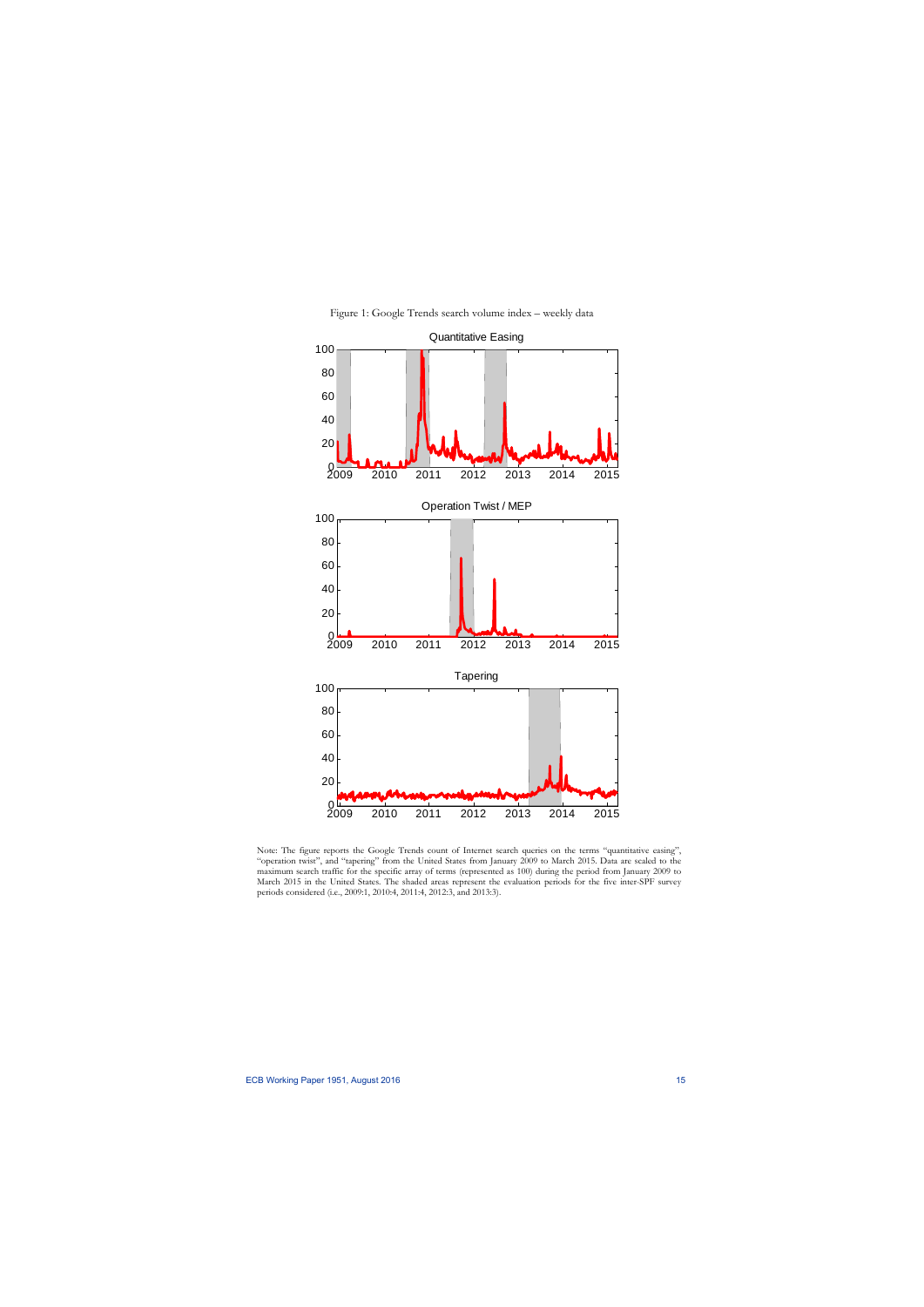

Figure 2: Change in the 10-year Treasury bond forecasts

Note: For each quarter from 2008:1 to 2015:1, the figure reports the distribution of forecast revisions across panelists. The solid black line that goes through the areas is the median of the forecasters' distribution for each quarter. The shaded areas comprise 50%, 68% and 90% of the distribution. The vertical gridlines represent the policy rounds and the quarters in which these policies were introduced (i.e., 2009:1, 2010:4, 2011:4, 2012:3, and 2013:3).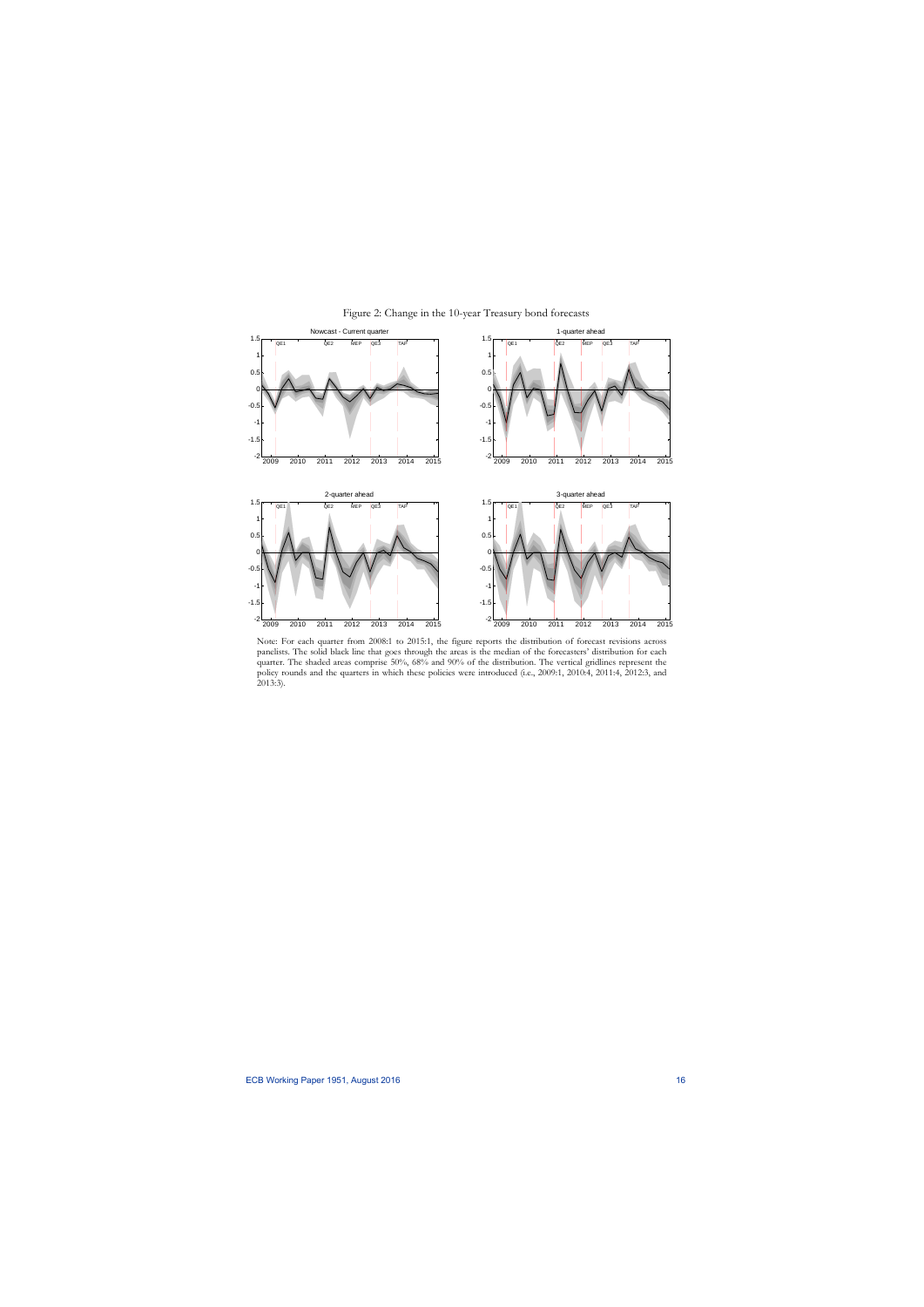## Figure 3: Cross-sectional distribution of the effect of non-standard measures on bond yield forecasts



Note: The figure reports the distribution of individual-specific coefficients of the expected effect of the specified non-standard monetary policy measure. QE1=quantitative easing 1; QE2=quantitative easing 2; MEP=maturity extension program; QE3=quantitative easing 3; TAP=tapering. These graphs visualize the interquartile ranges (the box), the averages (the line inside the box), the maximum and the minimum values (the whisker), and the outliers (given a maximum whisker length "w", points are detected as outliers if they are higher than  $q_3+w^*(q_3-q_1)$  or lower than  $q_1-w^*(q_3-q_1)$ , where  $q_1$  and  $q_3$  are the 25<sup>th</sup> and 75<sup>th</sup> percentiles, respectively).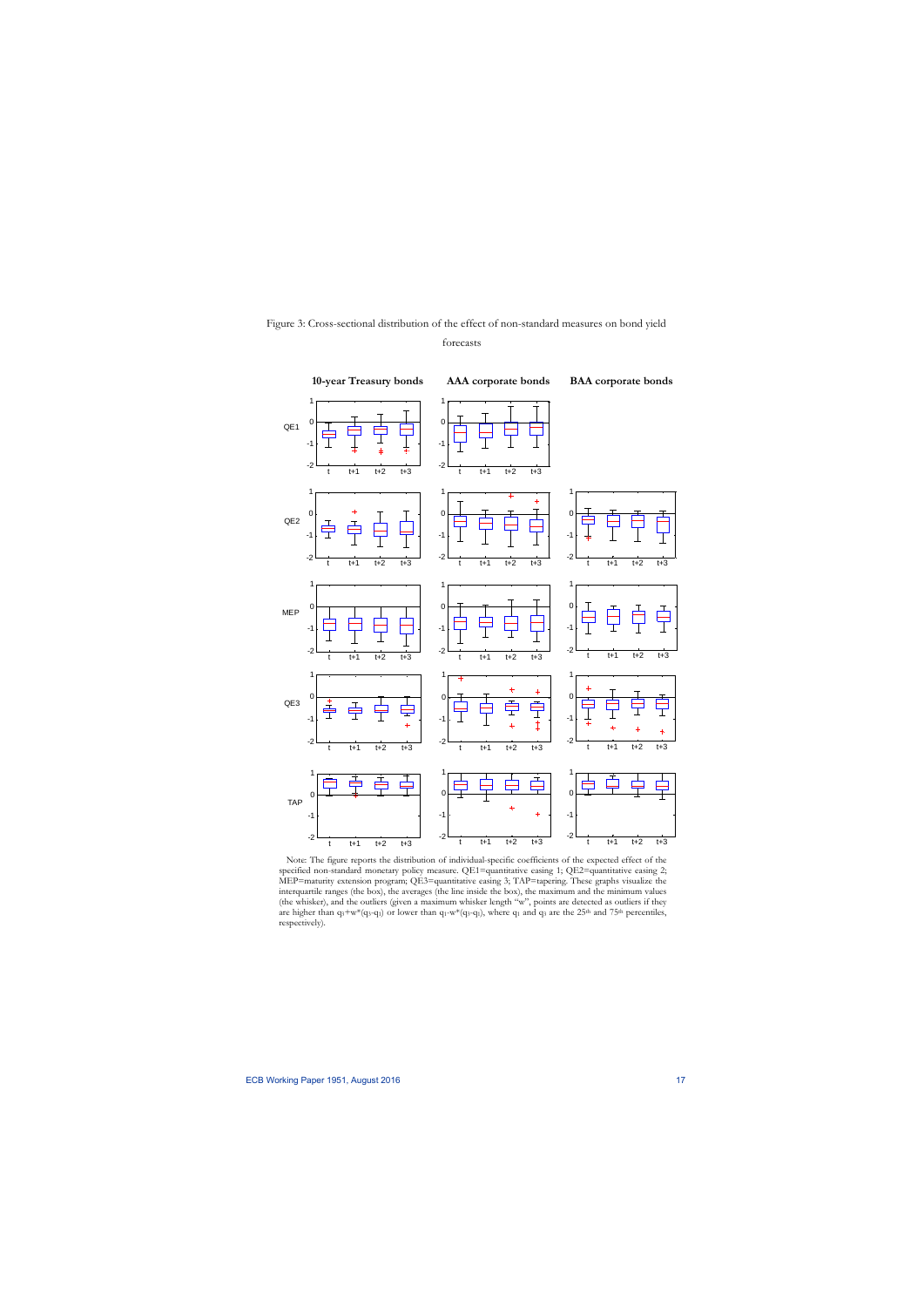| Date                         | Policy Event                      | 10-year Treasury Bond |                   | AAA Corporate Bond |                | <b>BAA</b> Corporate Bond |                   | Deadline for SPF |
|------------------------------|-----------------------------------|-----------------------|-------------------|--------------------|----------------|---------------------------|-------------------|------------------|
|                              |                                   | Classical             | Controlled        | Classical          | Controlled     | Classical                 | Controlled        |                  |
| <b>Quantitative Easing 1</b> |                                   |                       |                   |                    |                |                           |                   |                  |
| Nov. 25 2008                 | LSAP announcement                 | $-34$                 | $-30$             | $-18$              | $-17$          | $-17$                     | $-15$             |                  |
| 1 2008<br>Dec.               | Chairman Speech                   | $-27$                 | $-24$             | $-19$              | $-18$          | $-10$                     | $-9$              | 2008:4 (Nov. 18) |
| 16 2008<br>Dec.              | FOMC meeting                      | $-33$                 | $-25$             | $-25$              | $-23$          | $-23$                     | $-20$             | 2009:1 (Feb. 10) |
| 28 2009<br>Jan.              | FOMC meeting                      | 30                    | 33                | 26                 | 29             | 5                         | $\overline{7}$    |                  |
| 18 2009<br>Mar.              | FOMC meeting                      | $-40$                 | $-42$             | $-34$              | $-35$          | $-27$                     | $-27$             |                  |
| 12 2009<br>Aug.              | FOMC meeting                      | $-11$                 | $-8$              | $-10$              | $-6$           | -8                        | $-6$              |                  |
| 23 2009<br>Sep.              | FOMC meeting                      | $-7$                  | $-7$              | -8                 | -9             | $-7$                      | $-7$              |                  |
| Nov. 4 2009                  | FOMC meeting                      | 6                     | 6                 | 2                  | $\overline{2}$ | 0                         | 0                 |                  |
|                              |                                   | $-116***$             | $-97***$          | $-86***$           | $-76***$       | $-87***$                  | $-76***$          |                  |
| <b>Quantitative Easing 2</b> |                                   |                       |                   |                    |                |                           |                   |                  |
| Aug. 10 2010                 | FOMC meeting                      | $-15$                 | $-13$             | $-8$               | $-7$           | $-6$                      | $-6$              |                  |
| 27 2010<br>Aug.              | Chairman speech                   | 5                     | 3                 | 2                  | $\mathbf{1}$   | 3                         | $\overline{2}$    | 2010:3 (Aug. 10) |
| 21 2010<br>Sep.              | FOMC meeting                      | $-14$                 | $-15$             | $-8$               | $-9$           | $-10$                     | $-11$             | 2010:4 (Nov. 09) |
| 15 2010<br>Oct.              | Chairman speech                   | $\overline{0}$        | $\mathbf{1}$      | $-2$               | $-3$           | $-2$                      | $-2$              |                  |
| Nov. 3 2010                  | FOMC meeting                      | $-13$                 | $-13$             | $-8$               | $-8$           | $-10$                     | $-11$             |                  |
|                              |                                   | $-36***$              | $-38**$           | $-24**$            | $-25**$        | $-25***$                  | $-27**$           |                  |
|                              | <b>Maturity Extension Program</b> |                       |                   |                    |                |                           |                   |                  |
| 2011<br>Aug. 9               | FOMC meeting                      | $-20$                 | $-20$             | $-16$              | $-16$          | $-6$                      | $-6$              | 2011:3 (Aug. 08) |
| Sep. 21<br>2011              | FOMC meeting                      | $-23$                 | $-25$             | $-9$               | $-11$          | 0                         | $-2$              | 2011:4 (Nov. 08) |
| Nov. 2<br>2011               | FOMC meeting                      | $\overline{7}$        | 15                | 6                  | 11             | $\overline{2}$            | 6                 |                  |
| Dec. 13 2011                 | FOMC meeting                      | $-11$                 | $-10$             | $-6$               | $-5$           | $-6$                      | $-4$              |                  |
| 25 2012<br>Jan.              | FOMC meeting                      | $-13$<br>$-60***$     | $-14$<br>$-54***$ | $-9$<br>$-35***$   | -9<br>$-29***$ | $-14$<br>$-24***$         | $-15$<br>$-22***$ |                  |
| <b>Quantitative Easing 3</b> |                                   |                       |                   |                    |                |                           |                   |                  |
| Aug. 22                      | 2012 FOMC meeting                 | $-14$                 | $-13$             | $-9$               | $-8$           | $-10$                     | $-9$              | 2012:3 (Aug. 07) |
| Sep. 13                      | 2012 FOMC meeting                 | 11                    | 14                | $\overline{2}$     | 5              | $-1$                      | $\mathbf{0}$      | 2012:4 (Nov. 06) |
|                              |                                   | $-4*$                 | $0.3***$          | $-7*$              | $-2**$         | $-11*$                    | $-9**$            |                  |
| Tapering                     |                                   |                       |                   |                    |                |                           |                   |                  |
| May 22<br>2013               | Chairman Speech                   | 8                     | $\overline{7}$    | $\overline{4}$     | 3              | 5                         | 5                 | 2013:2 (May 07)  |
| $\text{Jun } 19$<br>2013     | FOMC meeting                      | 24                    | 23                | 20                 | 19             | 27                        | 27                | 2013:3 (Aug. 12) |
| Dec 18<br>2013               | FOMC meeting                      | 8                     | 8                 | 3                  | 5              | 3                         | 5                 |                  |
|                              |                                   | $40**$                | 38**              | $27***$            | 28**           | $36***$                   | $37***$           |                  |
|                              |                                   |                       |                   |                    |                |                           |                   |                  |

Table 1: Changes in Treasury and Corporate yields around policy event dates

Note: the controlled event study refers to a regression model where the daily changes in bond yields are regressed on a set of event dummies and the surprise component of a large set of market-moving macroeconomic variables. The variables included in the estimation are: ECB main refinancing rate, ADP employment change, change in nonfarm payrolls, Chicago purchasing manager consumer confidence index, continuing claims, CPI net of food and energy, CPI, current account balance, durable goods orders, durables net of transport equipment, existing home sales, factory orders, FOMC rate decision, GDP annualized, GDP price index, housing starts, import price index, industrial production, initial jobless claims, ISM manufacturing, ISM non-manuf. composite, Markit US manufacturing PMI, monthly budget statement, new home sales, PCE core, pending home sales, personal income, personal spending, Philadelphia FED business outlook, PPI ex food and energy, PPI final demand, retail sales advance, retail sales net of auto, Richmond FED manufact. index, S&P/caseshiller 20-city index, trade balance, U. of Michigan sentiment, unemployment rate, and wholesale inventories. Results of the event study are based on a 2-day event window. Newey-West standard errors are used in the estimation. \*, \*\*, and \*\*\* denote F-test significance of abnormal returns at 10%, 5%, and 1%, respectively.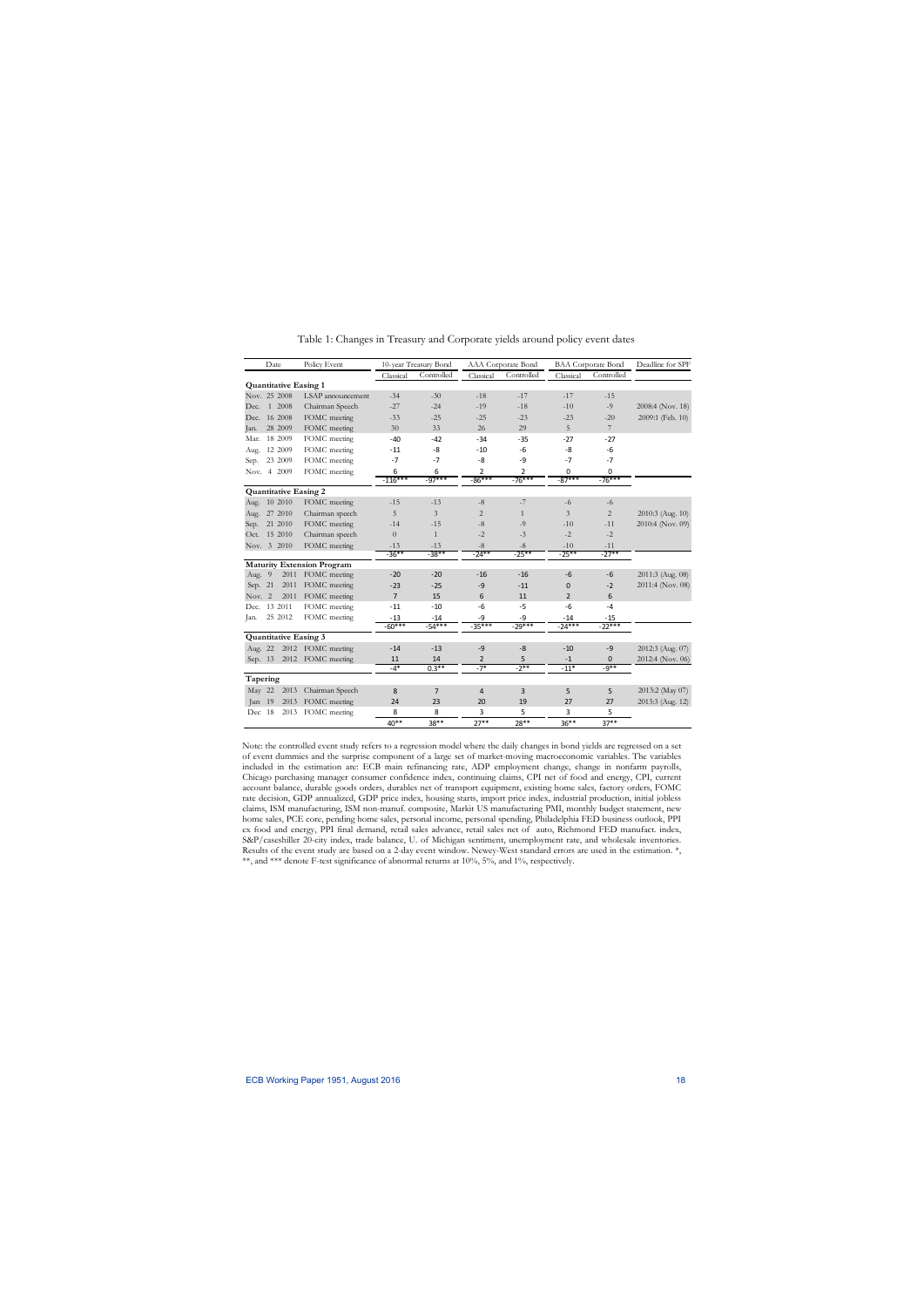|                            | 10-year Treasury Bond |                            | AAA Corporate Bond Yield |            | <b>BAA Corporate Bond Yield</b> |            |  |
|----------------------------|-----------------------|----------------------------|--------------------------|------------|---------------------------------|------------|--|
|                            | (1)                   | (2)                        | (3)                      | (4)        | (5)                             | (6)        |  |
| current-quarter            |                       |                            |                          |            |                                 |            |  |
| Quantitative Easing 1      | $-1.02***$            | $-0.55***$                 | $-0.68***$               | $-0.45***$ |                                 |            |  |
| Quantitative Easing 2      | $-0.72***$            | $-0.66***$                 | $-0.39***$               | $-0.37***$ | $-0.41**$                       | $-0.34***$ |  |
| Maturity Extension Program | $-0.85***$            | $-0.84***$                 | $-0.70***$               | $-0.69***$ | $-0.52***$                      | $-0.49***$ |  |
| Quantitative Easing 3      | $-0.64***$            | $-0.58***$                 | $-0.42***$               | $-0.40***$ | $-0.42***$                      | $-0.36***$ |  |
| Tapering                   | $0.56***$             | $0.56***$                  | $0.42***$                | $0.42***$  | $0.42***$                       | $0.43***$  |  |
| 1-quarter-ahead            |                       |                            |                          |            |                                 |            |  |
| Quantitative Easing 1      | $-0.97***$            | $-0.41***$                 | $-0.63***$               | $-0.31**$  |                                 |            |  |
| Quantitative Easing 2      | $-0.78***$            | $-0.72***$                 | $-0.51***$               | $-0.48***$ | $-0.48***$                      | $-0.41***$ |  |
| Maturity Extension Program | $-0.85***$            | $-0.84***$                 | $-0.67***$               | $-0.66***$ | $-0.51***$                      | $-0.47***$ |  |
| Quantitative Easing 3      | $-0.64***$            | $-0.58***$                 | $-0.45***$               | $-0.42***$ | $-0.43***$                      | $-0.37***$ |  |
| Tapering                   | $0.54***$             | $0.55***$                  | $0.40***$                | $0.41***$  | $0.40***$                       | $0.41***$  |  |
| 2-quarter-ahead            |                       |                            |                          |            |                                 |            |  |
| Quantitative Easing 1      | $-0.92***$            | $-0.35***$                 | $-0.57***$               | $-0.22**$  |                                 |            |  |
| Quantitative Easing 2      | $-0.78***$            | $-0.71***$                 | $-0.51***$               | $-0.48***$ | $-0.47***$                      | $-0.39***$ |  |
| Maturity Extension Program | $-0.88***$            | $-0.87***$                 | $-0.69***$               | $-0.68***$ | $-0.54***$                      | $-0.49***$ |  |
| Quantitative Easing 3      | $-0.61***$            | $-0.54***$                 | $-0.42***$               | $-0.38***$ | $-0.42***$                      | $-0.35***$ |  |
| Tapering                   | $0.48***$             | $0.49^{*\!\times\!\times}$ | $0.40***$                | $0.40***$  | $0.39***$                       | $0.40***$  |  |
| 3-quarter-ahead            |                       |                            |                          |            |                                 |            |  |
| Quantitative Easing 1      | $-0.87***$            | $-0.32***$                 | $-0.54***$               | $-0.19*$   | $\overline{0}$                  | $\theta$   |  |
| Quantitative Easing 2      | $-0.76***$            | $-0.70***$                 | $-0.54***$               | $-0.51***$ | $-0.53***$                      | $-0.44***$ |  |
| Maturity Extension Program | $-0.93***$            | $-0.92***$                 | $-0.71***$               | $-0.70***$ | $-0.59***$                      | $-0.54***$ |  |
| Quantitative Easing 3      | $-0.60***$            | $-0.53***$                 | $-0.45***$               | $-0.41***$ | $-0.45***$                      | $-0.38***$ |  |
| Tapering                   | $0.45***$             | $0.46***$                  | $0.35***$                | $0.35***$  | $0.36***$                       | $0.38***$  |  |
| Controls                   | NO                    | <b>YES</b>                 | NO                       | <b>YES</b> | NO                              | <b>YES</b> |  |

## Table 2: Effect of non-standard measures on bond yields

The table reports estimates of the average effect of different policy measures on 10-year Treasury bond and AAA and BAA corporate bond yields. The results in Columns (1), (3), and (5) are obtained by estimating a regression model where the only explanatory variables are the policy event dummies. Columns (2), (4), and (6) are obtained by estimating the model with the event dummies augmented with the additional control variables. Newey-West standard errors are used in the estimation. Sample: 1996q1-2015q1for the Treasury yields and the AAA corporate yields. Sample: 2010q1 – 2015q1 for the BAA corporate bond yields. The asterisks indicate the level of statistical significance: \* p<0.1, \*\*  $p<0.05$ , \*\*\*  $p<0.01$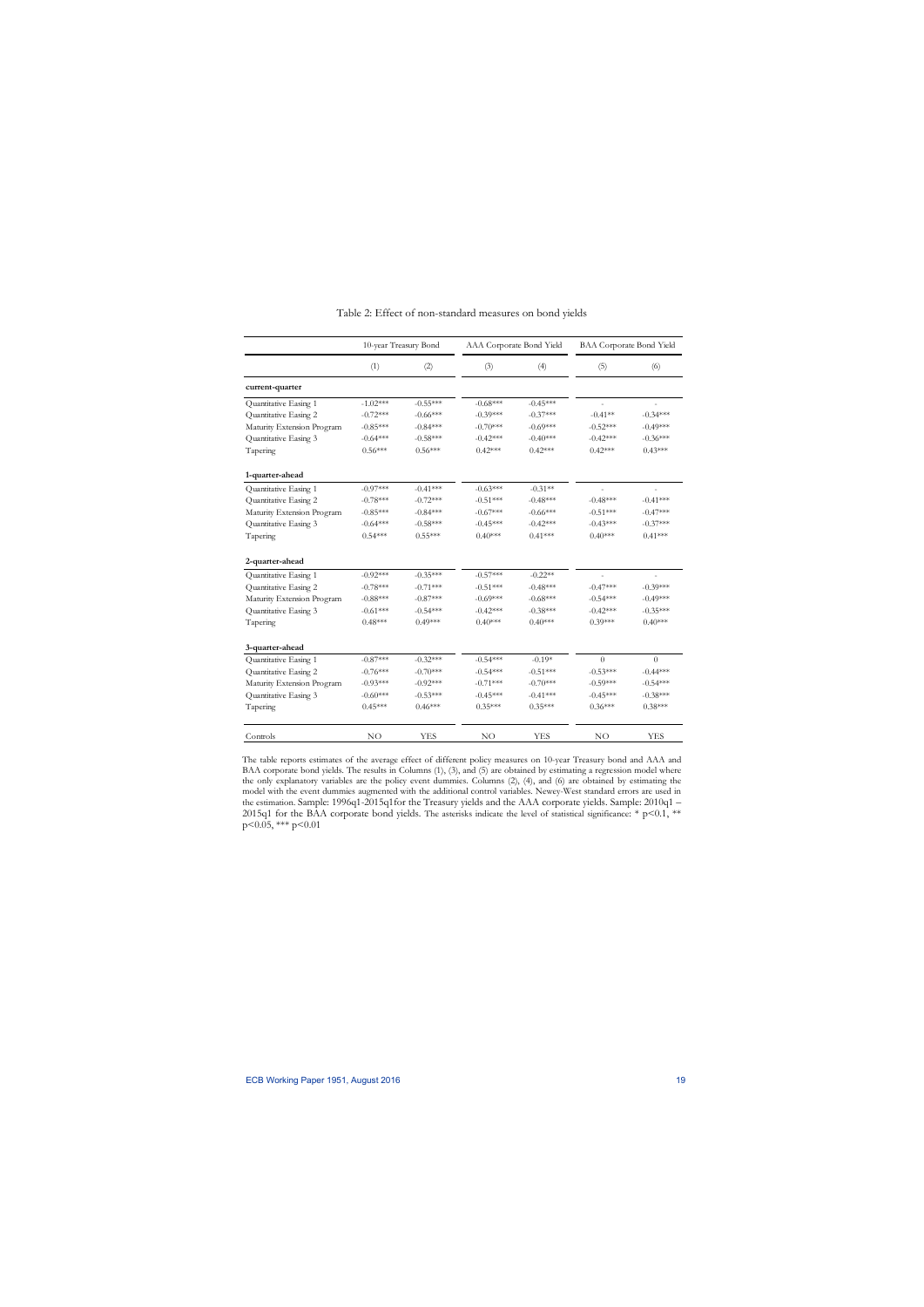## **Appendix 1**

This appendix gives the chronology of the policy announcements used in the empirical part of the paper.

On November 25, 2008, the FOMC announced its first quantitative easing program (QE1). On December 1, 2008, Chairman Bernanke stated that "Although conventional interest rate policy is constrained by the fact that nominal interest rates cannot fall below zero […] the Fed could influence financial conditions [by purchasing] longer-term Treasury or agency securities on the open market in substantial quantities". By the termination of this program in March 2010, the Fed had purchased \$1.25 trillion of mortgage-backed securities, \$200 billion of debt directly issued by the housing-related government-sponsored enterprises, and \$300 billion of longer-term Treasury securities.

In the second half of 2010, the FOMC announced a second program of quantitative easing (QE2), with projected purchases of a further \$600 billion of longer-term Treasury securities by the end of the second quarter of 2011, at a pace of approximately \$75 billion per month.

On September 21, 2011, the FOMC announced a further round of unconventional measures. This program, officially called the Maturity Extension Program (MEP), was also known as "Operation Twist" due to its similarities with a policy implemented in the early 1960s.14 The Federal Reserve committed to purchase, by the end of June 2012, \$400 billion of Treasury securities with residual maturities of 6 to 30 years and sell an equal amount of Treasury securities with residual maturities of 3 years or less. On June 20, 2012, this program was extended to the end of 2012.

On September 13, 2012, the FOMC announced a third round of quantitative easing (QE3) consisting of "purchasing additional agency mortgage-backed securities at a pace of \$40 billion per month."15 Finally, on December 12, 2012, the FOMC announced additional purchases of longerterm Treasury securities initially at a pace of \$45 billion per month.

Almost every FOMC statement we analyze makes explicit reference to the expected macroeconomic outlook, the future policy measures, and the likely path of the short-term rate. In its statement of August 2011, for example, the FOMC said that the "Committee currently anticipates that economic conditions [....] are likely to warrant exceptionally low levels for the federal funds rate at least through mid-2013." In its January and September 2012 statements, the FOMC revised its outlook for the federal funds rate by extending its expectations of the exceptionally low level at least through "late 2014" and "mid-2015", respectively. On December 12,

<sup>&</sup>lt;sup>14</sup> See Modigliani and Sutch (1966, and 1967), and Swanson (2011)<br><sup>15</sup> Note that in the FOMC statement there was no indication of when QE3 would have ended.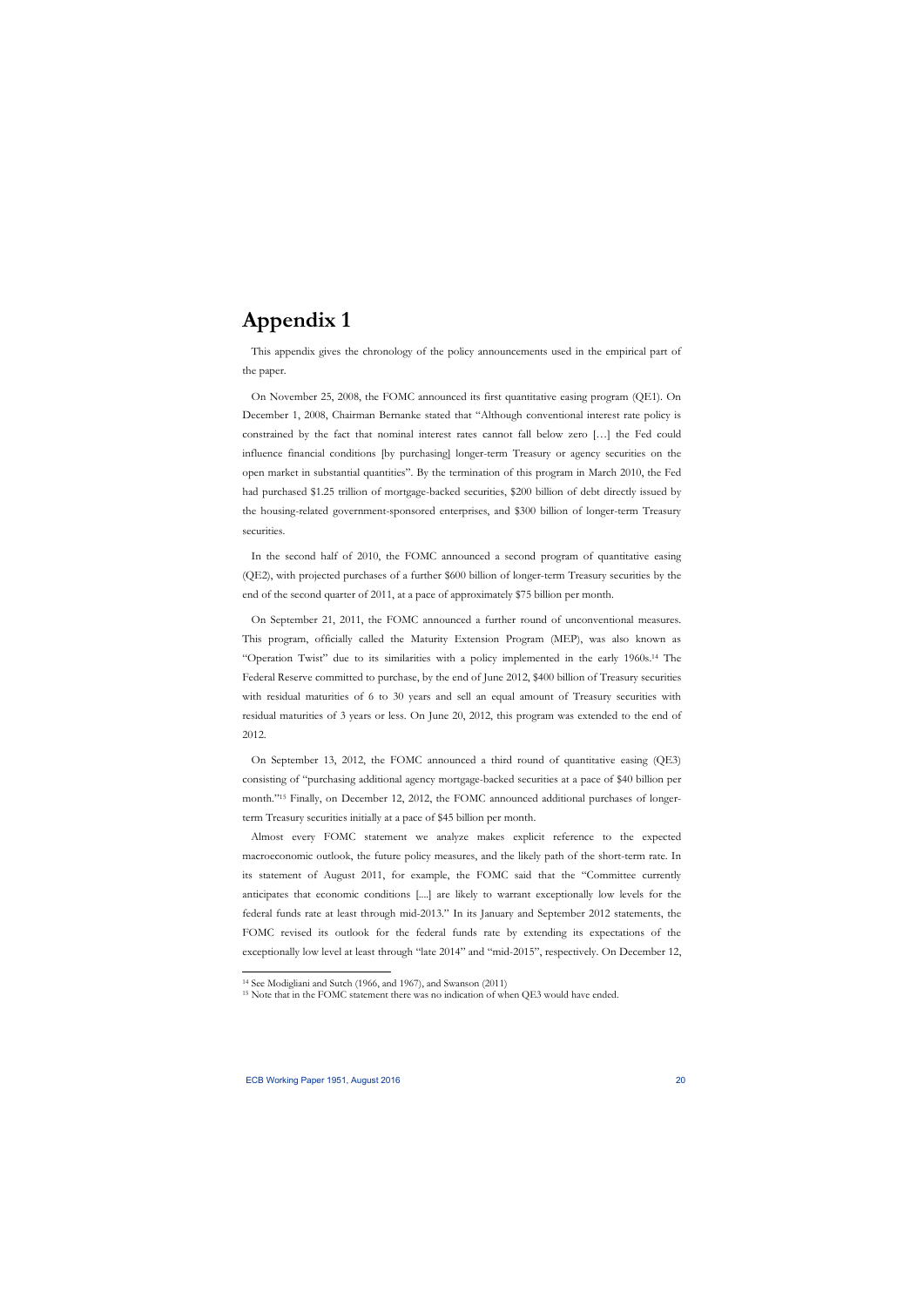2012, the FOMC indicated that a federal funds rate close to zero would remain appropriate at least as long as the unemployment rate remained above  $6\frac{1}{2}$  percent and inflation expectations continued to be well anchored. We have also included policy announcements related to a change in the approach to forward guidance on policy rates. For example, the FOMC statement of August 9, 2011, which made the major change from open-ended to calendar-based forward guidance and thus implicitly altered the form of monetary policy commitment going forward.

Monetary policy became less accommodative during 2013 in response to a more positive economic outlook. The change in the degree of intended accommodation began with the announcements on tapering-off and downsizing of the Fed's portfolio. On May 22, 2013, in his testimony to Congress, Chairman Bernanke hinted at a possible reduction in asset purchases in the next two FOMC meetings. On June 19, 2013, during his press conference, he stated that "if the incoming data are broadly consistent with this forecast, the Committee currently anticipates that it would be appropriate to moderate the monthly pace of purchases later this year." On December 18, 2013, the FOMC "decided to modestly reduce the pace of its asset purchases". More precisely, the monthly purchases of agency mortgage-backed securities and longer-term Treasury securities would be decreased from \$40 and \$45 billion to \$35 and \$40 billion, respectively. The reduction in the size of purchases continued until October 29, 2014, when the Fed announced that it would cease large-scale asset purchases at the end of the month.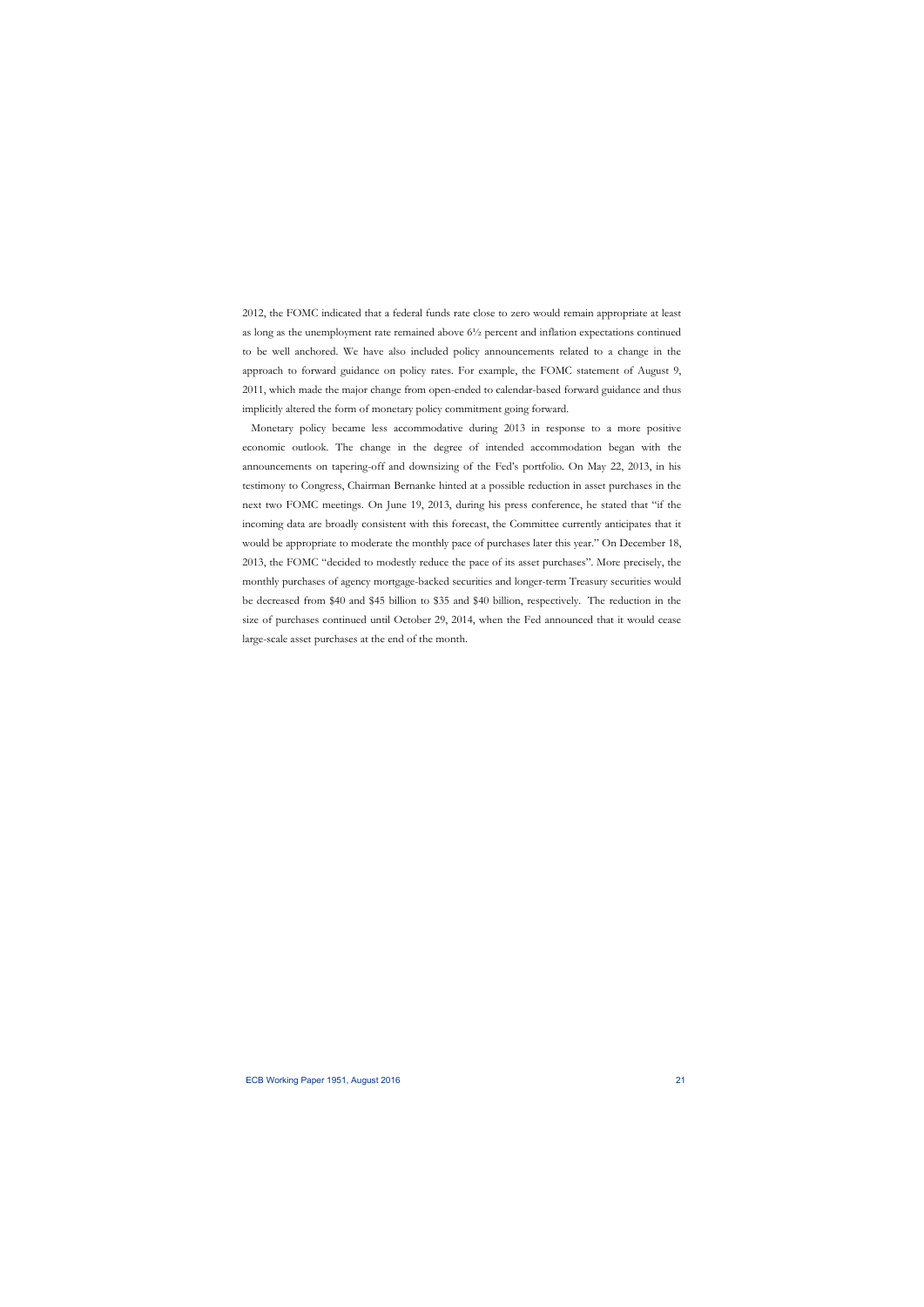## **Appendix 2**

This appendix details checks for robustness to the use of alternative estimation methods and model specifications. The results are reported in Table A.1. There are three deviations from the benchmark model that is specified in equation (3) in the main text.

First, the model is estimated with the highest degree of cross-sectional heterogeneity: that is, separately for each individual (columns 1, 3, and 7). The results are then aggregated via mean-group (see Pesaran and Smith, 1995).

Second, the benchmark model is augmented with individual fixed effects (columns 2, 5, and 8) controlling for all possible time-invariant characteristics of the forecasters (observable and not), in order to account for the fact that some forecasters might be present only during a short period that could be marked by movement of the yields always in the same direction. Fixed effects account for persistent biases that might arise from non-rationality, distorted incentives or specificities of the loss functions of individual forecasters. We have not used this specification as our benchmark model, because it implies that the forecasts could have a trend. And in any case, the fixed effects are not statistically significant and the results hold when they are removed from the model.

Third, the model is estimated by adding as additional controls the surprise component of a large set of market-moving macroeconomic data that are released during the inter-SPF quarter (see Section 2). Since these data releases are more frequent than the survey, for each macroeconomic indicator the news is aggregated by cumulating all the news associated with each release between consecutive surveys.

Overall, the results obtained using the alternative specifications do not differ substantially from those with the benchmark procedure presented in the main text. In short, the findings reported in the paper are highly robust to different estimation methods and model specifications.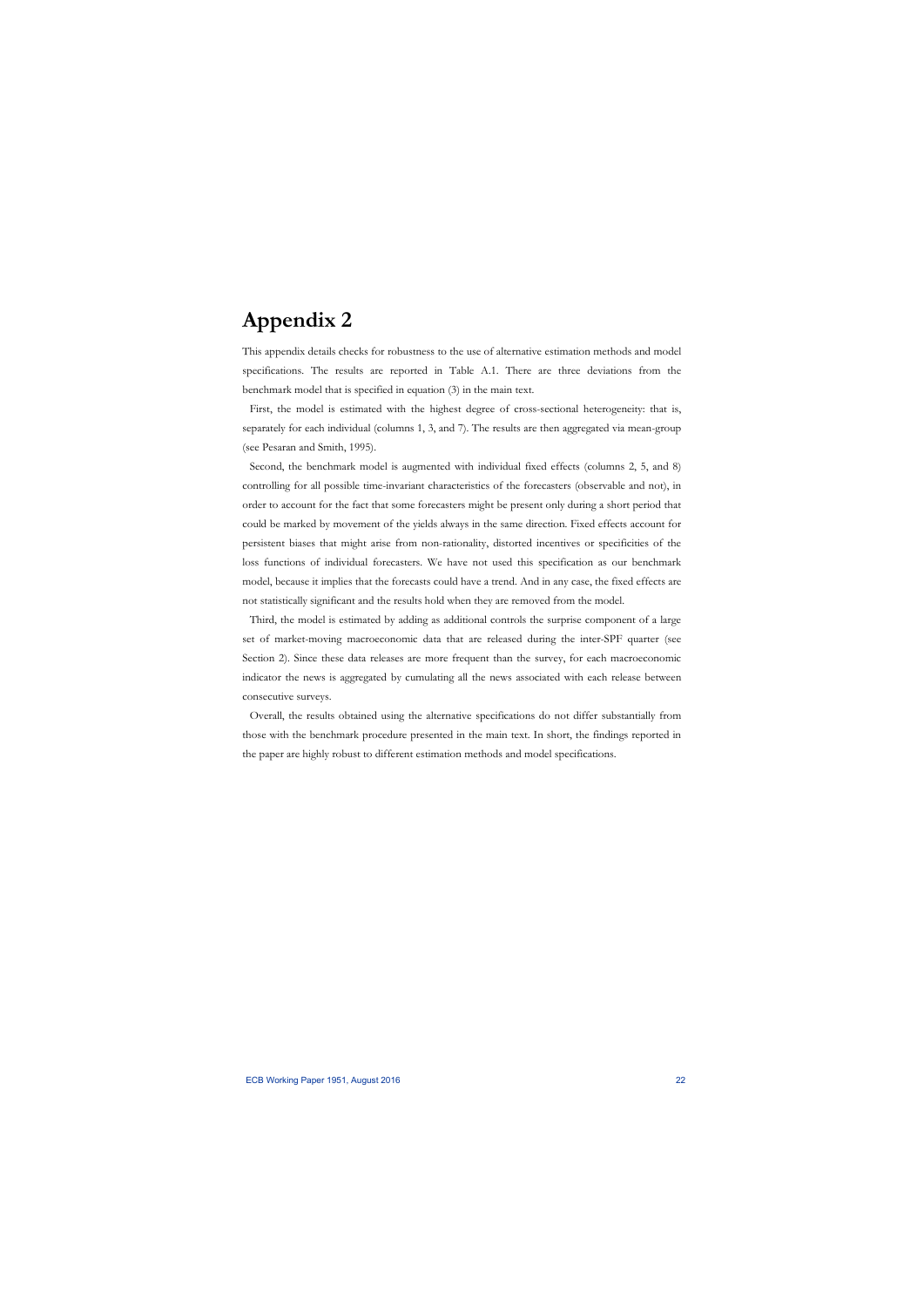|                            | 10-year Treasury Bond |            |            |            | AAA Corporate Bond Yield |            |                | <b>BAA Corporate Bond Yield</b> |            |  |
|----------------------------|-----------------------|------------|------------|------------|--------------------------|------------|----------------|---------------------------------|------------|--|
|                            | (1)                   | (2)        | (3)        | (4)        | (5)                      | (6)        | (7)            | (8)                             | (9)        |  |
| current-quarter            |                       |            |            |            |                          |            |                |                                 |            |  |
| Quantitative Easing 1      | $-0.32***$            | $-0.51**$  | $-0.57**$  | $-0.44***$ | $-0.40***$               | $-0.43***$ |                | ä,                              |            |  |
| Quantitative Easing 2      | $-0.60***$            | $-0.60***$ | $-0.69***$ | $-0.25***$ | $-0.30***$               | $-0.31***$ | $-0.19***$     | $-0.20***$                      | $-0.33***$ |  |
| Maturity Extension Program | $-0.86***$            | $-0.78***$ | $-1.05***$ | $-0.70***$ | $-0.62***$               | $-0.95***$ | $-0.20***$     | $-0.35***$                      | $-0.28**$  |  |
| Quantitative Easing 3      | $-0.66***$            | $-0.51***$ | $-0.56***$ | $-0.62***$ | $-0.32***$               | $-0.43***$ | $-0.51**$      | $-0.21**$                       | $-0.45*$   |  |
| Tapering                   | $0.61***$             | $0.65**$   | $0.43**$   | $0.44***$  | $0.54***$                | $0.27***$  | $0.43***$      | $0.63***$                       | $0.19*$    |  |
| 1-quarter-ahead            |                       |            |            |            |                          |            |                |                                 |            |  |
| Quantitative Easing 1      | $-0.20***$            | $-0.38***$ | $-0.46***$ | $-0.28***$ | $-0.28*$                 | $-0.31*$   |                |                                 |            |  |
| Quantitative Easing 2      | $-0.66***$            | $-0.65***$ | $-0.78***$ | $-0.36***$ | $-0.40***$               | $-0.46***$ | $-0.17***$     | $-0.28***$                      | $-0.42***$ |  |
| Maturity Extension Program | $-0.87***$            | $-0.79***$ | $-0.98***$ | $-0.71***$ | $-0.59***$               | $-0.81***$ | $-0.18***$     | $-0.35***$                      | $-0.47**$  |  |
| Quantitative Easing 3      | $-0.70***$            | $-0.50***$ | $-0.56***$ | $-0.65***$ | $-0.35***$               | $-0.45***$ | $-0.55***$     | $-0.25***$                      | $-0.26*$   |  |
| Tapering                   | $0.59***$             | $0.63***$  | $0.42***$  | $0.43***$  | $0.49***$                | $0.27***$  | $0.39***$      | $0.58***$                       | $0.38*$    |  |
| 2-quarter-ahead            |                       |            |            |            |                          |            |                |                                 |            |  |
| Quantitative Easing 1      | $-0.18***$            | $-0.32**$  | $-0.39**$  | $-0.28***$ | $-0.18*$                 | $-0.18*$   | $\overline{a}$ | ÷,                              |            |  |
| Quantitative Easing 2      | $-0.66***$            | $-0.65***$ | $-0.81***$ | $-0.45***$ | $-0.40***$               | $-0.52***$ | 0.01           | $-0.26***$                      | $-0.40***$ |  |
| Maturity Extension Program | $-0.94***$            | $-0.82***$ | $-0.97***$ | $-0.78***$ | $-0.62***$               | $-0.85***$ | $-0.22***$     | $-0.37***$                      | $-0.68**$  |  |
| Quantitative Easing 3      | $-0.64***$            | $-0.46***$ | $-0.50***$ | $-0.62***$ | $-0.31***$               | $-0.37***$ | $-0.47***$     | $-0.22***$                      | $-0.13*$   |  |
| Tapering                   | $0.52***$             | $0.56***$  | $0.39***$  | $0.37***$  | $0.48***$                | $0.31***$  | $0.38***$      | $0.57***$                       | $0.38*$    |  |
| 3-quarter-ahead            |                       |            |            |            |                          |            |                |                                 |            |  |
| Quantitative Easing 1      | $-0.18***$            | $-0.30***$ | $-0.38***$ | $-0.27***$ | $-0.14*$                 | $-0.16*$   |                |                                 |            |  |
| Quantitative Easing 2      | $-0.62***$            | $-0.64***$ | $-0.81***$ | $-0.51***$ | $-0.43***$               | $-0.58***$ | $-0.16***$     | $-0.32***$                      | $-0.42***$ |  |
| Maturity Extension Program | $-1.00***$            | $-0.87***$ | $-1.05***$ | $-0.85***$ | $-0.64***$               | $-0.90***$ | $-0.36***$     | $-0.41***$                      | $-0.83**$  |  |
| Quantitative Easing 3      | $-0.54***$            | $-0.46***$ | $-0.50***$ | $-0.60***$ | $-0.34***$               | $-0.41***$ | $-0.48***$     | $-0.25***$                      | $0.06*$    |  |
| Tapering                   | $0.48***$             | $0.53***$  | $0.40***$  | $0.28***$  | $0.43***$                | $0.31***$  | $0.36***$      | $0.55***$                       | $0.49*$    |  |
| SPF Controls               | <b>YES</b>            | <b>YES</b> | <b>YES</b> | <b>YES</b> | <b>YES</b>               | <b>YES</b> | <b>YES</b>     | <b>YES</b>                      | <b>YES</b> |  |
| <b>Bloomberg News</b>      | NO                    | NO         | <b>YES</b> | NO         | NO                       | <b>YES</b> | NO             | NO                              | <b>YES</b> |  |
| <b>Fixed Effects</b>       | NO.                   | <b>YES</b> | NO.        | NO         | <b>YES</b>               | NO.        | NO             | <b>YES</b>                      | NO         |  |
| Mean-group                 | <b>YES</b>            | NO         | NO.        | <b>YES</b> | NO                       | NO         | <b>YES</b>     | NO.                             | NO         |  |

| Table A.1: Robustness analysis on the effect of non-standard measures on bond vields |  |  |  |  |  |  |
|--------------------------------------------------------------------------------------|--|--|--|--|--|--|
|--------------------------------------------------------------------------------------|--|--|--|--|--|--|

The table reports the estimation results for 10-year Treasury, AAA and BAA bonds, according to different estimation procedures. The results in Columns 1, 3, and 5 are obtained by estimating a regression model for each forecaster and then aggregating the results via mean-group. Those in columns 2, 4, and 6 are obtained by estimating the model with the fixed effects. Finally, the figures in columns 3, 6, and 9 are obtained by augmenting the benchmark model with the surprise component of a large set of macroeconomic releases (Bloomberg News). Newey-West standard errors are used in the estimation. Sample: 1996q1-2015q1. The asterisks indicate the level of statistical significance: \* p<0.1, \*\* p<0.05, \*\*\* p<0.01.